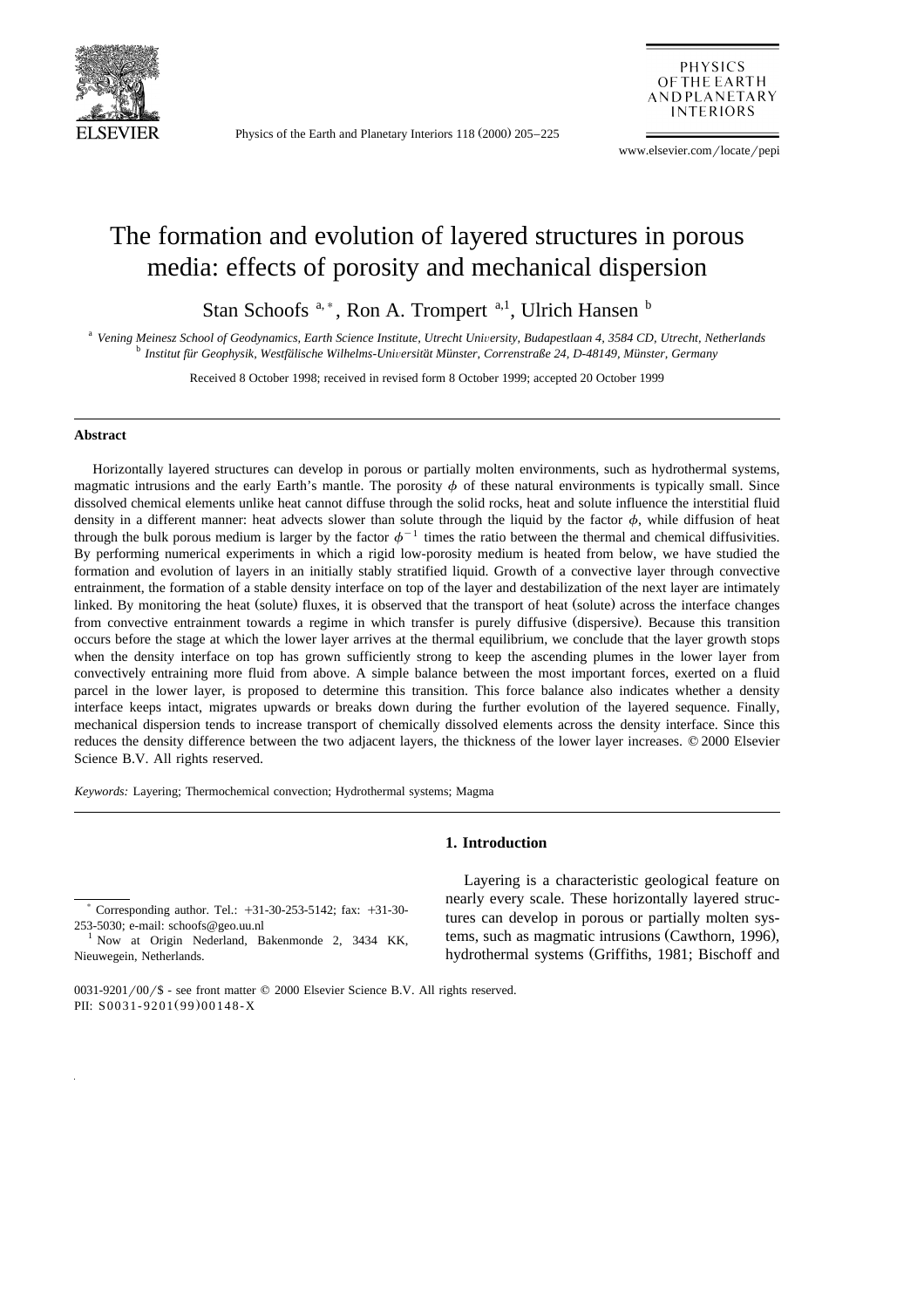Rosenbauer, 1989; Fournier, 1990; Williams, 1997; Lowell and Germanovich, 1997), or the early Earth's mantle (Stevenson, 1989; Olson et al., 1990). We are therefore interested in the generation and evolution of layers within the fluid, which percolates through the pores and fractures of the solid rocks. In magmatic systems, growth of crystals by reaction with the interstitial liquid can subsequently lead to the solidification of chemically distinct layers like those observed in outcrops of magma chambers. The development of vertically stacked convective layers in hydrothermal systems, however, reduces the vertical transport of heat and chemical elements as compared with single-layered flow (Griffiths, 1981) and has, therefore, implications for the crustal evolution. As a first-order approximation, the magmatic and hydrothermal systems can be represented by a rigid porous medium (Phillips, 1991; Aharonov et al., 1997), of which the porosity  $\phi$  is typically smaller than 10 vol.%

It has been shown that under several circumstances thermochemical convection of purely viscous fluids is a vital mechanism to produce layering (Turner, 1968; McBirney and Noyes, 1979; Spera et al., 1986; Hansen and Yuen, 1995; Alley and Parmentier, 1998). Thermochemical convection is a fluid dynamical phenomenon, where two substances with different diffusivities (heat and compositional concentration of dissolved elements) are the sources of buoyancy (Turner, 1985).

In the context of flow in porous media, thermochemical convection has been treated both analytically and experimentally in previous studies and was reviewed by Nield and Bejan (1992). Generally, the convection takes the form of a boundary layer flow (Murray and Chen, 1989). Laboratory experiments in porous media showed that a thin density interface between two convective layers can be maintained against diffusive thickening (Griffiths, 1981). This is essential for the persistence of individual convecting layers.

When a fluid moves through a porous medium, heat and chemical elements are transported by  $(1)$ diffusion through the solid framework,  $(2)$  diffusion through the interstitial liquid and  $(3)$  advection of the liquid. Although diffusion of heat through the solid and liquid is of the same order, diffusion of chemical components is generally much larger through the liquid than through the solid. Therefore, heat and dissolved elements influence the interstitial fluid density in a different manner. Temperature perturbations advect more slowly than salinity fluctuations by the factor  $\phi$ , but diffuse more rapidly by the factor  $\kappa/D$  and so are smoothed out more efficiently. Here,  $\phi$  is porosity, while  $\kappa$  and *D* denote the thermal and chemical molecular diffusivity, respectively. This leads to the development of doubleadvective, double-diffusive instabilities (Phillips, 1991), especially in cases where porosity is small.

We consider the case where destabilization of the fluid is accomplished by imposing a positive temperature contrast at the bottom, while the compositional concentration is initially stably stratified. In hydrothermal systems, for example, this resembles the situation in which hot magma approaches an initially chemically stably stratified pore fluid from below.

In a previous study on layer formation in porous systems, in which the porosity was chosen equal to a hypothetical value of  $\phi = 1$ , thermochemical convection was shown to be a good potential candidate to generate layered structures (Schoofs et al., 1998). In this so-called Hele–Shaw approximation, however, heat and solute advect at the same speed, which is fundamentally different from flow through a geological medium having a low porosity. A single experiment with a porosity of  $\phi=0.1$  showed that, although the gross features of the layer formation resemble those observed in Hele–Shaw experiments, there exist a number of significant differences between the flow within these two media (Schoofs et al., 1998).

In this study, we have performed numerical experiments in the more realistic setting of a low-porosity medium. Despite the significant numerical challenge we have decided to do so to be able to investigate the potential role of thermochemical convection as a layer forming mechanism in a natural porous medium. Comparing these results with those, as obtained in Hele–Shaw cells, enables us to delineate specific features of double-diffusive, double-advective flow as present in convection in low-porosity environments.

Beyond the interest in the evolution of geological systems, the experiments will shed some light on fundamental differences in the fluid dynamics of convection in porous media and in purely viscous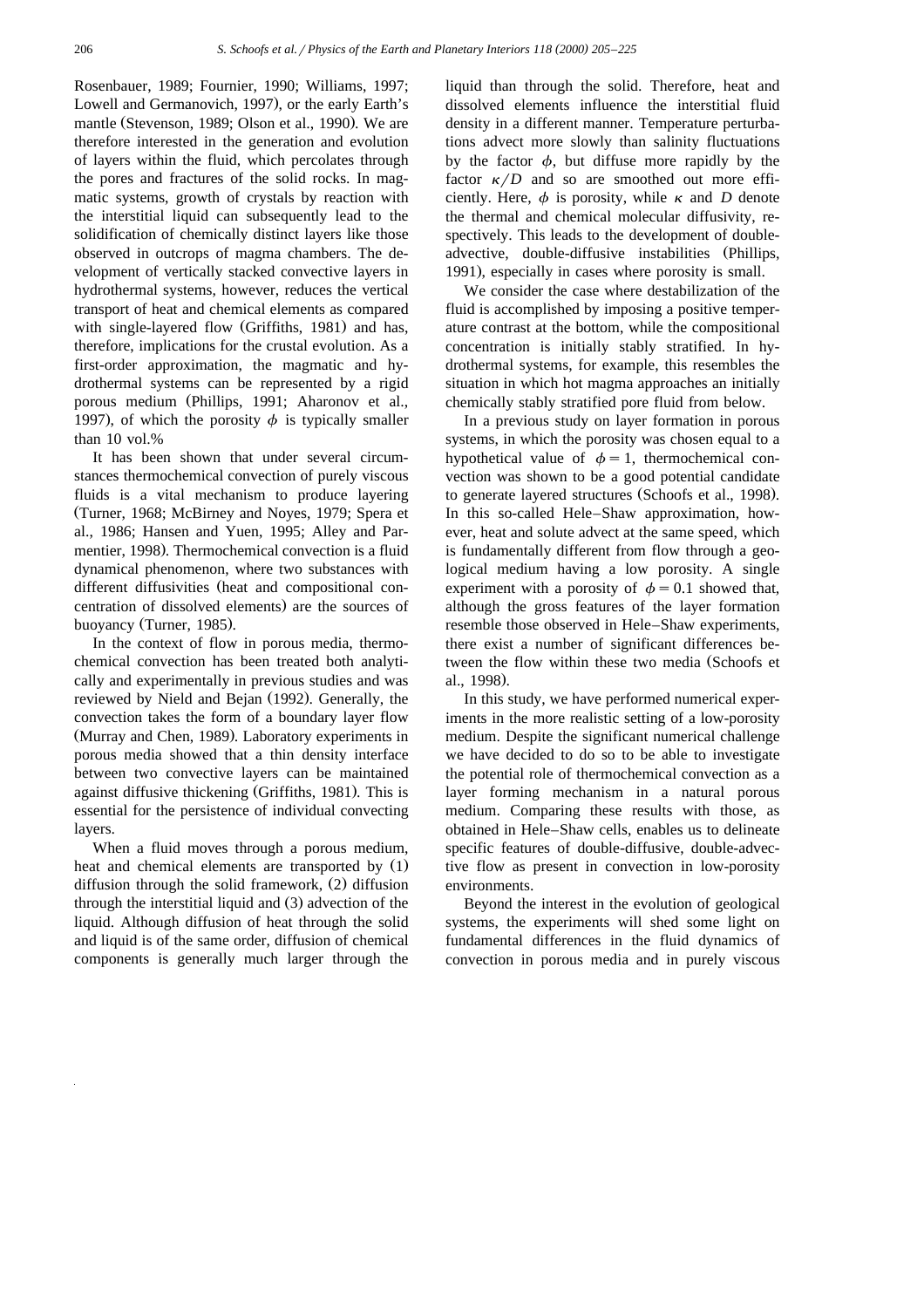flow (in the following free flow, in contrast to flow in porous media). Since inertial forces do not exist in porous media flow, significant differences are to be expected. For example, entrainment of nonbuoyant fluid from a density gradient into a convective region is reduced by the absence of inertial forces. Further, drag forces exerted by the solid rock dominate over viscous coupling. Due to the lack of advection or diffusion of vorticity in porous media flow, the flow geometry is different from that of free flow. Moreover, viscous dissipation of energy is proportional to the square of velocity but it does not depend on the actual flow geometry (Shen and Veronis, 1991). This is also different from energy dissipation in free flow, which is mainly caused by viscous coupling between the fluid parcels (Batchelor, 1967). Viscous coupling involves the spatial derivatives of velocity and, therefore, it is related to the scale of convection. Understanding these fluid dynamical phenomena is of vital interest towards a better understanding of the dynamics of the envisaged geological systems.

In addition to advective and diffusive transport of chemical elements, hydrodynamic mixing of the interstitial fluid at the pore scale also leads to chemical transfer. This type of mixing, called mechanical dispersion, is due to obstructions and the fact that all pores may not be accessible to a fluid element after it has entered a particular flow path (Nield and Bejan, 1992). Due to substantial heat diffusion

through the solid rocks, mechanical dispersion of heat in the liquid is negligible under most geological circumstances. A further set of experiments addresses the chemical dispersion explicitly.

The outline of the paper is as follows. In Section 2, the governing equations describing flow in a porous medium and the employed numerical method are given. The results of two sets of experiments with first, a simple and, next, a velocity-dependent dispersion model are discussed in Section 3. After a concise description of the major features of the layer formation, we focus on the differences in fluid dynamical behavior observed in low-porosity media and Hele–Shaw cells. Attention is paid to the variation in the vertical scales of the convective layers. Finally, the sensitivity of the layer-forming mechanism to the most important parameters is discussed. We conclude the paper by summarizing the results, and discussing the geological implications of this work.

# **2. Formulation**

We have considered a two-dimensional homogeneous porous medium in a rectangular domain of aspect ratio  $A$ , which is saturated with fluid (see Fig. 1a). The horizontal and vertical Cartesian coordinates are denoted by *x* and *z*, respectively. In real-



Fig. 1. (a) Geometrical setup and boundary conditions of the experiment in the porous medium and (b) initial conditions.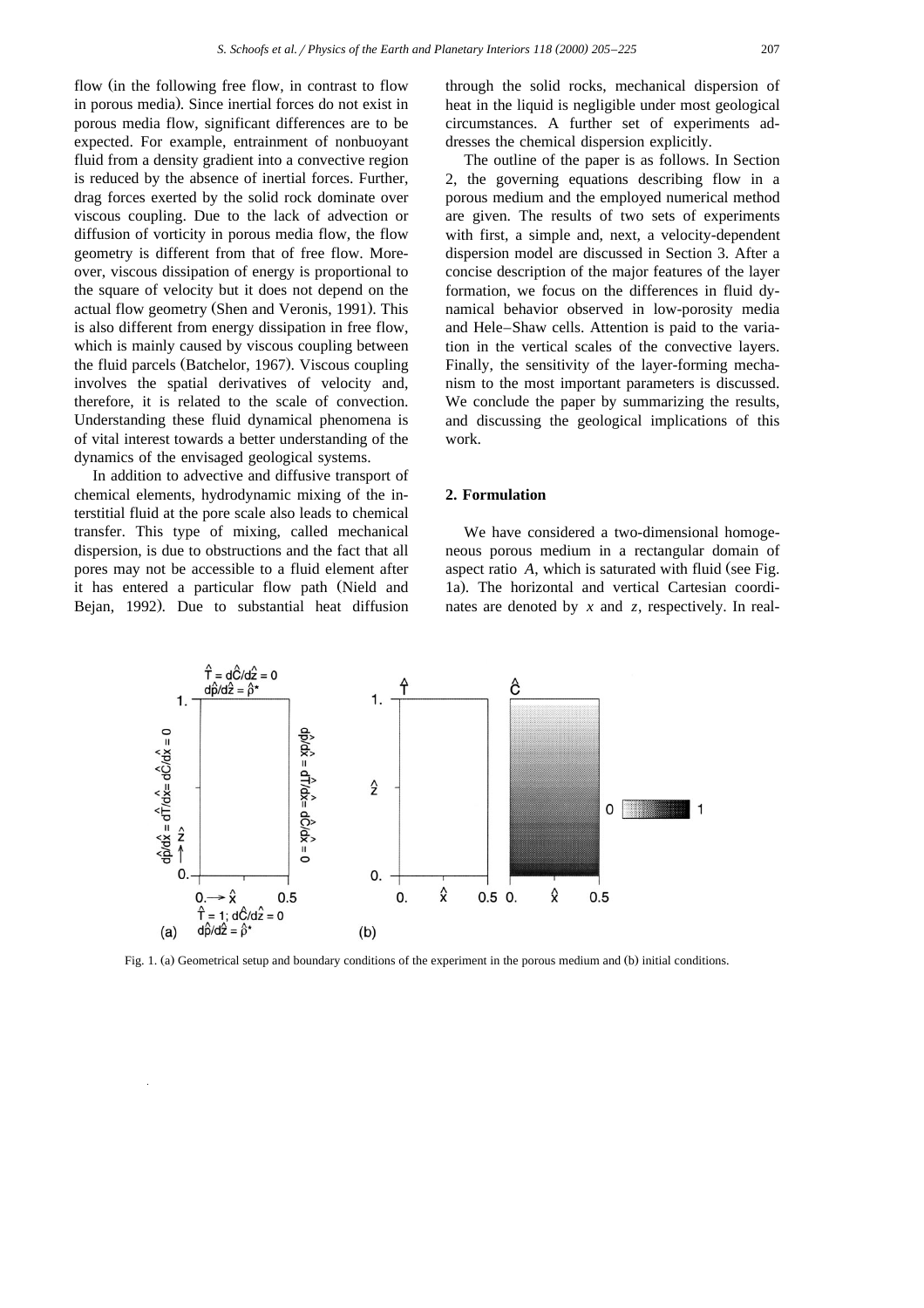E*C*

ity, the flow is evidently three dimensional (Murray and Chen, 1989). However, the essential physics involving layer formation in a two-dimensional model are, at least in free flow, similar to those in three dimensions (Molemaker and Dijkstra, 1997). Furthermore, these authors pointed out that a high-resolution numerical study was required to resolve the very thin density interfaces. Therefore we feel that a high-resolution study in two dimensions fits our purposes better than a three-dimensional one on a rather coarse grid.

Conservation of mass of an incompressible fluid in a porous medium is described by (Nield and Bejan, 1992.

$$
\nabla \cdot \boldsymbol{q} = 0,\tag{1}
$$

where *q* is the seepage velocity.

Assuming that inertia effects are negligible, conservation of momentum in the porous medium is expressed by Darcy's law

$$
q = -\frac{K}{\mu} (\nabla p - \rho g), \qquad (2)
$$

with  $p$  for pressure,  $\rho$  for density, and  $g$  for the gravitation vector. The permeability *K* is assumed to be isotropic and spatially invariant, while the dynamic fluid viscosity  $\mu$  is taken as a constant.

Conservation of energy can be expressed as

$$
\sigma \frac{\partial T}{\partial t} - \kappa \nabla^2 T + \boldsymbol{q} \cdot \nabla T = 0, \qquad (3)
$$

where it is assumed that the fluid and matrix are in thermal equilibrium and the effective thermal diffusivity of the saturated medium  $\kappa$  is constant. *T* is the temperature, subscript  $t$  is the time derivative, and  $\sigma$  represents the ratio of the heat capacities between the solid matrix and the fluid  $\sigma = \phi + (1 - \phi)$  $\phi$ )( $\rho c_p$ )<sub>matrix</sub> /( $\rho c_p$ )<sub>fluid</sub>. Here  $c_p$  represents the heat capacity and  $\phi$  is the porosity. Finally, note that mechanical dispersion of heat is neglected.

When we assume that the dispersive flux of compositional concentration can be expressed in Fickian form (Bear, 1972), conservation of the solute concentration *C* is described as:

$$
\phi \frac{\partial C}{\partial t} - \nabla \cdot (\mathbf{D}_h \nabla C) + \boldsymbol{q} \cdot \nabla C = 0,
$$
\n(4)

where  $\mathbf{D}_h$  is a second-order tensor describing the hydrodynamic dispersion.

Two Fickian models of solute dispersion are considered. In the first and most simple model, the hydrodynamic dispersion term is represented by a constant scalar,  $D_{\text{eff}}$ , multiplied by porosity:

$$
\phi \frac{\partial C}{\partial t} - \phi D_{\text{eff}} \nabla^2 C + \boldsymbol{q} \cdot \nabla C = 0. \tag{5}
$$

In the second model a more refined treatment of dispersion is considered, which is often used in groundwater flow studies (Bear, 1972). The hydrodynamic dispersion tensor,  $\mathbf{D}_h$ , is now given by the sum of the molecular diffusion in the porous medium,  $\mathbf{D}_{\text{mol}}$ , and the tensor of mechanical dispersion  $\mathbf{D}_{\text{mech}}$ . Here, the molecular diffusion in the porous medium is defined as  $\mathbf{D}_{\text{mol}} = \phi \mathbf{D}_{\text{f}} / \tau$ , where  $\mathbf{D}_{\text{f}}$  is the molecular diffusivity of the chemical component within the fluid and  $\tau$  the tortuosity of the porous medium. The coefficients of  $\mathbf{D}_{\text{mech}}$  are a function of both fluid velocity and medium characteristics. In general, mechanical dispersion of chemical concentration is much larger than  $\mathbf{D}_{\text{mol}}$ , except when the flow is very slow. For this second dispersion model, the conservation of species is expressed as:

$$
\phi \frac{\partial C}{\partial t} - \nabla \cdot \left( \left[ \mathbf{D}_{\text{mol}} + \mathbf{D}_{\text{mech}} \right] \nabla C \right) + \boldsymbol{q} \cdot \nabla C = 0, \quad (6)
$$

where  $\mathbf{D}_{\text{mech}}$ , written in scalar terms, is given by

$$
(\mathbf{D}_{\text{mech}})_{ij} = (a_1 - a_t) \frac{q_x q_z}{|q|} + a_t |q| \delta_{ij}.
$$
 (7)

Here,  $a_1$  and  $a_t$  represent the longitudinal and transversal dispersivities, respectively. Furthermore,  $\delta_{ij}$  is the Kronecker delta. For a nonlinear treatment of mechanical dispersion, the reader is referred to the work of Hassanizadeh and Leijnse (1995).

The laws for conservation of mass, momentum, energy, and species and a linearized equation of state  $\rho = \rho_0[1 - \alpha(T - T_0) + \beta(C - C_0)$  (reference values are denoted by the subscript 0) describe thermochemically driven flow in porous media mathematically. Here  $\alpha$  and  $\beta$  are the coefficients of thermal and chemical expansion, respectively. The equations are nondimensionalized with the height of the domain *h* as the length scale,  $h^2 \sigma / \kappa$  as timescale,  $\mu$ *K* as characteristic pressure scale, and  $\Delta T = T$  $-T_0$  and  $\Delta C = C - C_0$  as the temperature and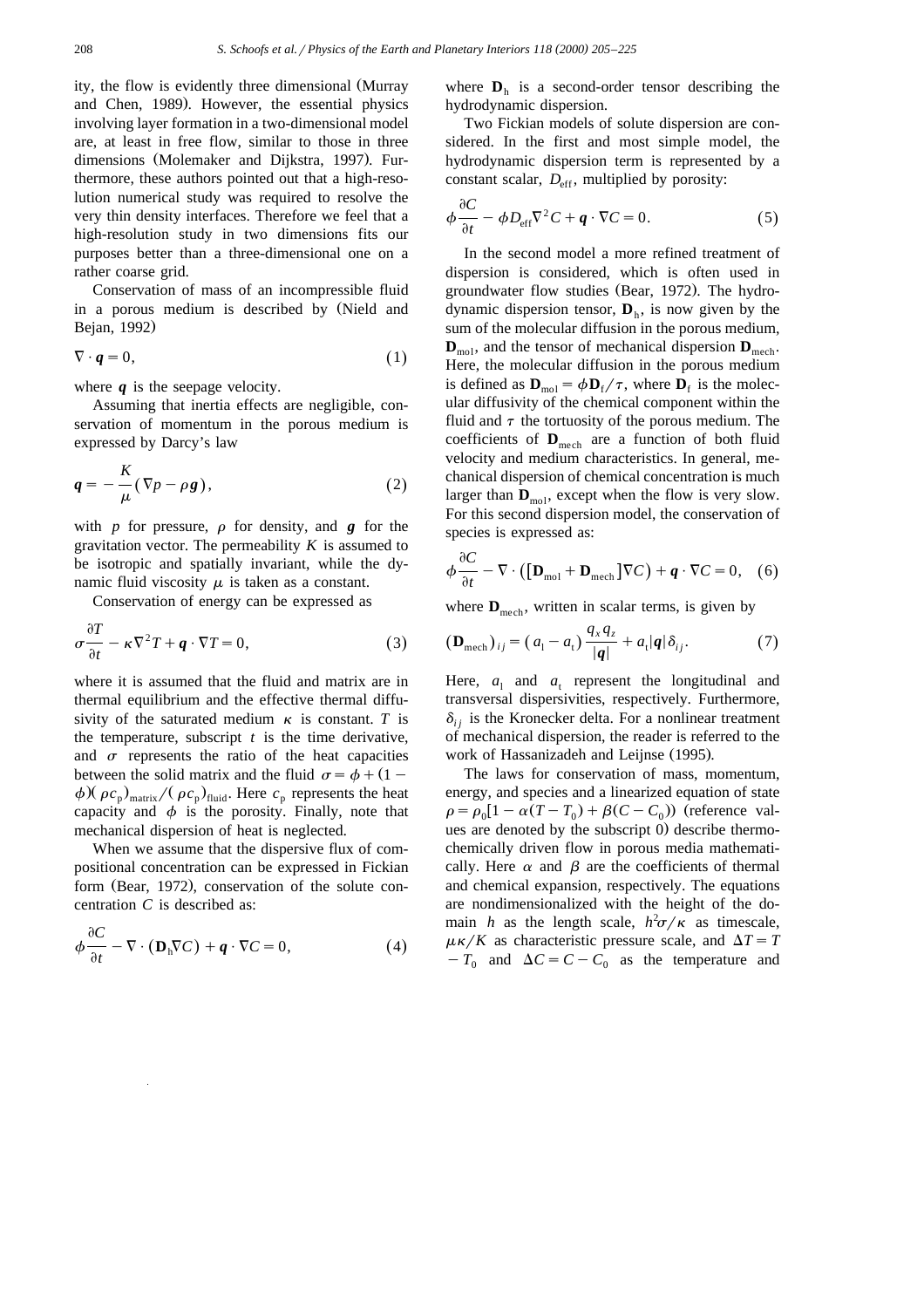chemical scale, respectively. This results in the following set of differential equations

$$
\hat{\nabla}^2 \hat{p} = Ra_T \left( R_\rho \frac{\partial \hat{C}}{\partial \hat{z}} - \frac{\partial \hat{T}}{\partial \hat{z}} \right) = \frac{\partial \hat{\rho}^*}{\partial \hat{z}}
$$
(8)

$$
\frac{\partial \hat{T}}{\partial \hat{t}} - \hat{\nabla}^2 \hat{T} + \hat{q} \cdot \hat{\nabla} \hat{T} = 0,
$$
\n(9)

and for the species equation, in case of the scalar dispersion model

$$
\phi^* \frac{\partial C}{\partial t} - \hat{\nabla} \cdot \left( \frac{1}{Le_{\text{eff}}} \hat{\nabla} \hat{C} \right) + \hat{\boldsymbol{q}} \cdot \hat{\nabla} \hat{C} = 0, \tag{10}
$$

where the circumflexes denote the nondimensionality of a parameter, while  $\hat{\rho}^* = \hat{\rho} - \hat{\rho}_0 = Ra_T (R_\rho \hat{C} - \hat{T})$ is the difference between the density and the density at the reference state.The four dimensionless parameters governing the convective dynamics are the thermal Rayleigh number  $Ra_T$ , the buoyancy ratio  $R_0$ ,  $\phi^*$ , and an effective Lewis number,  $Le_{eff}$ . These dimensionless parameters are defined as

$$
Ra_{T} = \frac{\alpha K_{0} \rho g \Delta T h}{\kappa \mu}, \quad R_{\rho} = \frac{\beta \Delta C}{\alpha \Delta T},
$$

$$
\phi^* = \phi / \sigma, \quad Le_{eff} = \frac{\kappa}{D_{eff}}.
$$

The heat capacity ratio is chosen equal to  $\sigma = 1$ in this study, a reasonable assumption for most natural systems. As a result, the parameter  $\phi^*$  is smaller than one in flow of (nearly) incompatible elements in low-porosity systems. Comparison of Eq.  $(9)$  with  $(10)$  shows that these chemical elements are advected at the fluid velocity  $q/\phi^*$ , while heat advects with the total fluid flux *q*. This leads to the development of double-advective, double-diffusive instabilities (Phillips, 1991).

In case of the more complete dispersion model, Eq.  $(10)$  is replaced by:

$$
\phi^* \hat{C}_{\hat{t}} + \hat{q}_x \frac{\partial \hat{C}}{\partial x} + \hat{q}_z \frac{\partial \hat{C}}{\partial z} \n= \frac{\partial}{\partial \hat{x}} \left( \left( f \right) + \frac{1}{Le_{\text{mol}}} \right) \frac{\partial \hat{C}}{\partial \hat{x}} + f \left( 3 \frac{\partial \hat{C}}{\partial \hat{z}} \right) \n+ \frac{\partial}{\partial \hat{z}} \left( f \left( 3 \frac{\partial \hat{C}}{\partial \hat{x}} + \left( f \right) + \frac{1}{Le_{\text{mol}}} \right) \frac{\partial \hat{C}}{\partial \hat{z}} \right), \quad (11)
$$

where

$$
f1 = \frac{\hat{a}_{\rm t}\left(a_{\rm r}\hat{q}_{\rm x}^2 + \hat{q}_{\rm z}^2\right)}{|\hat{q}|} \quad f2 = \frac{\hat{a}_{\rm t}\left(a_{\rm r}\hat{q}_{\rm z}^2 + \hat{q}_{\rm x}^2\right)}{|\hat{q}|}
$$

$$
f3 = \frac{\hat{a}_{\rm t}\left((a_{\rm r}-1)\hat{q}_{\rm x}\hat{q}_{\rm z}\right)}{|\hat{q}|} \quad a_{\rm r} = a_{\rm l}/a_{\rm t}
$$

$$
Le_{\rm mol} = \frac{\kappa}{\mathbf{D}_{\rm mol}}.
$$

In this study, the model is set up in a rectangular domain with impermeable and free-slip boundaries (see Fig. 1a). A thermal contrast is imposed at the bottom, while the temperature at the top is fixed to zero. The vertical walls are insulators with respect to heat transport, while all sides satisfy no-flux conditions for the solute. Initially, the motionless interior is cold and the solute concentration is stably stratified, having a linear gradient  $\partial \hat{C}/\partial \hat{z} = 1$  (Fig. 1b). In dimensionless form, the boundary and initial conditions are defined as:

$$
\hat{x} = 0, A: \partial \hat{p}/\partial \hat{x} = \partial \hat{T}/\partial \hat{x} = \partial \hat{C}/\partial \hat{x} = 0,
$$
  
\n
$$
\hat{z} = 0: \partial \hat{p}/\partial \hat{z} = \hat{\rho}^*; \hat{T} = 1; \partial \hat{C}/\partial \hat{z} = 0,
$$
  
\n
$$
\hat{z} = 1: \partial \hat{p}/\partial \hat{z} = \hat{\rho}^*; \hat{T} = 0; \partial \hat{C}/\partial \hat{z} = 0,
$$
  
\n
$$
\hat{t} = 0; \hat{T} = 0; \partial \hat{C}/\partial \hat{z} = 1.
$$

In the following, the circumflexes denoting the nondimensionality of the parameters are omitted.

The system of equations is solved on a cellcentered grid by using a second-order finite volume multigrid method. Details of the method are given by Trompert and Hansen (1996), where it was used for free convection at infinite Prandtl number. Spatially, a central approximation is used for the diffusive fluxes. Furthermore, the flux-limited Fromm scheme  $(Sweby, 1984; Hundsdorfer and Trompert, 1994)$  is used for the advective compositional fluxes to preserve the monotonicity of the solution at sharp interfaces. The nonlimited version of this scheme is used for the advective thermal fluxes.

Time integration is carried out by an implicit Crank–Nicolson method for the diffusion of heat and for the chemical dispersion in the simple scalar model. The second-order explicit Adams–Bashforth scheme is used to advance the velocity-dependent chemical dispersion terms in time. This Adams– Bashforth scheme is also employed for the advective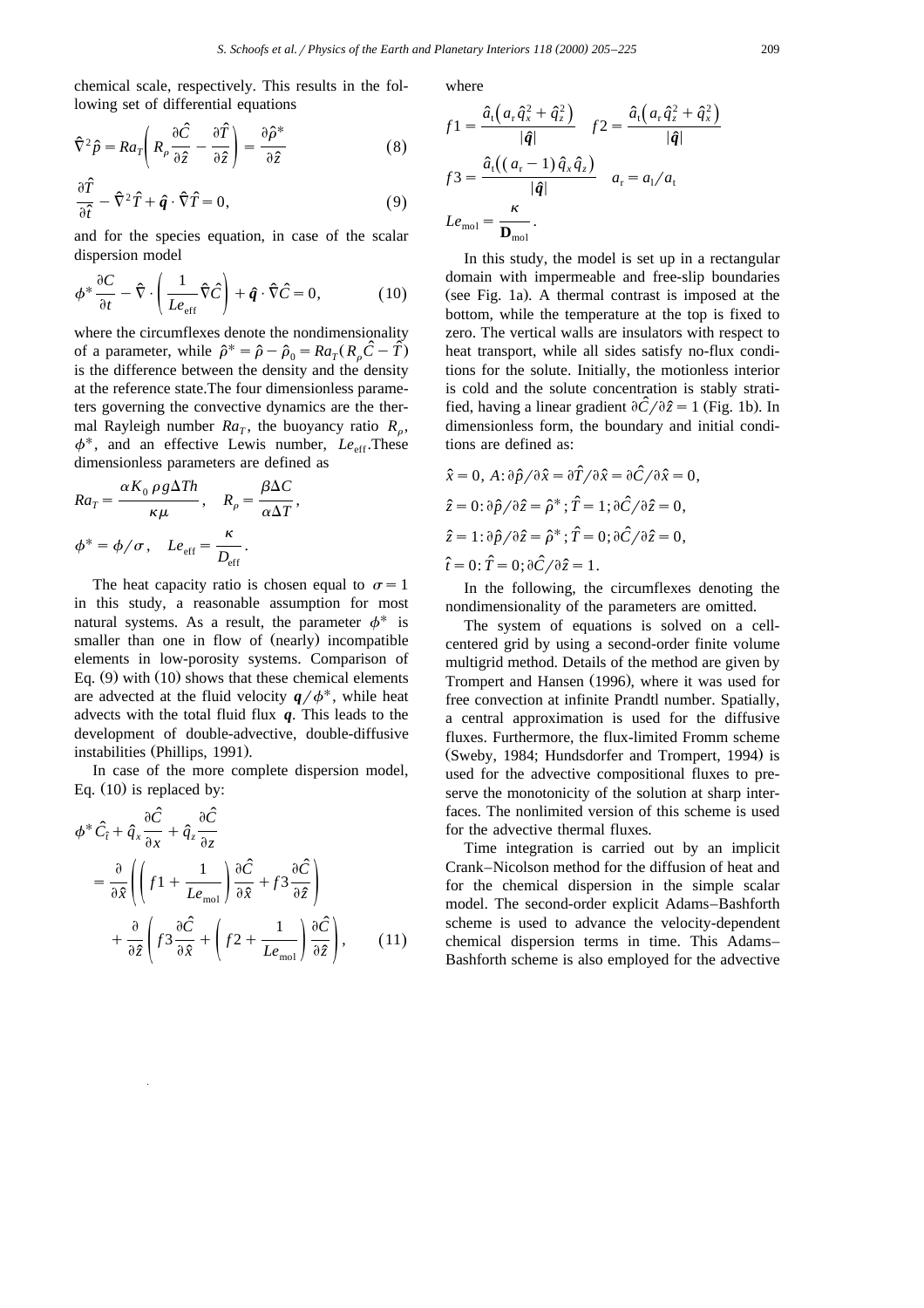terms. Validation of the code was accomplished by comparison with published results on thermo chemical) convection in porous media (Kimura et al., 1986; Rosenberg and Spera, 1992; Oldenburg and Pruess, 1995).

# **3. Results**

The main objective of this study is to understand the formation and evolution of vertically stacked convective layers in low-porosity systems. Therefore a number of calculations has been carried out with various values of  $Ra_T$ ,  $R_\rho$ ,  $\phi^*$ , and  $a_1$ , in a domain with aspect ratio  $A = 0.5$ . The numerical discretization used is  $128\times256$  cells, based on extensive testing of the accuracy of the solutions by using various grids and varying time step size.

First, the observations on the generation of convective layers in a typical low-porosity experiment are described. The parameters are  $Ra_T = 5 \times 10^4$ ,  $R_0 = 4$ , and  $\phi^* = 0.1$ . An effective chemical dispersion coefficient is taken, which is 100 times lower than the thermal diffusivity ( $Le<sub>eff</sub> = 100$ ). Next, the results of this experiment are compared with those observed in a Hele–Shaw cell in which  $\phi^* = 1$ . In Section 3.2, the data are analyzed to understand what limits the height of the growing convective layers. The variety of the layer scales is discussed in terms of a balance between the most important forces acting on a fluid parcel in the lower layer (Section 3.3). A sensitivity study of the layer generating mechanism as a function of the most important parameters is presented in Section 3.4. In the final section (Section 3.5) the influence of mechanical dispersion of chemical on the layer formation is discussed.

## *3.1. Layer formation*

In Fig. 2, the thermal, compositional and absolute velocity distributions are shown at four different stages in the evolution. A dark shading indicates a high value, while a light shading means a low temperature, a depleted compositional concentration or a low velocity. Fig. 3a–c displays the corresponding vertical profiles of horizontally averaged temperature, composition and density. In Fig. 3d, a set of different density profiles are displayed to provide an overview of the evolution of the layer formation.

Fig. 2a and profiles i in Fig. 3 display a thin thermal boundary layer developing at the bottom. Due to the large temperature difference across this layer, it becomes unstable almost instantaneously. Several convective plumes rise from this boundary layer into the cold and compositionally lighter environment. The region near the bottom is rapidly mixed by the rising and sinking currents, leading to a chemically almost uniform layer with increasing temperature. The ascending plumes erode the initial density gradient by incorporating the nonbuoyant fluid into the convective layer. This mechanism, which we call ''convective entrainment'', increases the layer thickness with time.

Between the plume heads and the overlying (motionless) fluid a sharp, stable density interface develops. The stability of the density jump arises from the difference in solute content between the convective layer and the motionless fluid above the interface. The vast majority of the plumes are stopped by this interface, while only the most vigorous ones are able to entrain further some material from the upper layer. While low solute flux across the interface keeps the interface intact, heat flux destabilizes the overlying fluid. As a result, a small convective layer develops on top of the lower one (see Fig. 2b and profiles ii in Fig. 3). This second layer also grows vertically by entraining fluid from above.

Convective mixing in the upper layer increases the chemical difference between the two layers, while the diffusive heat flux across the interface reduces the temperature difference across the interface. Both processes lead to a further increase of the density difference  $\Delta \rho_{\text{int}}$  between both layers. As a result, fewer and fewer plumes can entrain material from above such leading to a further decrease in the growth rate. Fig. 2c and profiles iii in Fig. 3 show the stage, in which the growth rate of the first layer is virtually zero. Advective mixing of the fluid in the second layer results in a chemically uniform layer with sharp boundary layers. The fluid on top of the second layer has also become unstable, which indicates that a third layer will soon be generated. All together, a staircase of well-mixed convective layers develops, which are separated by sharp diffusive/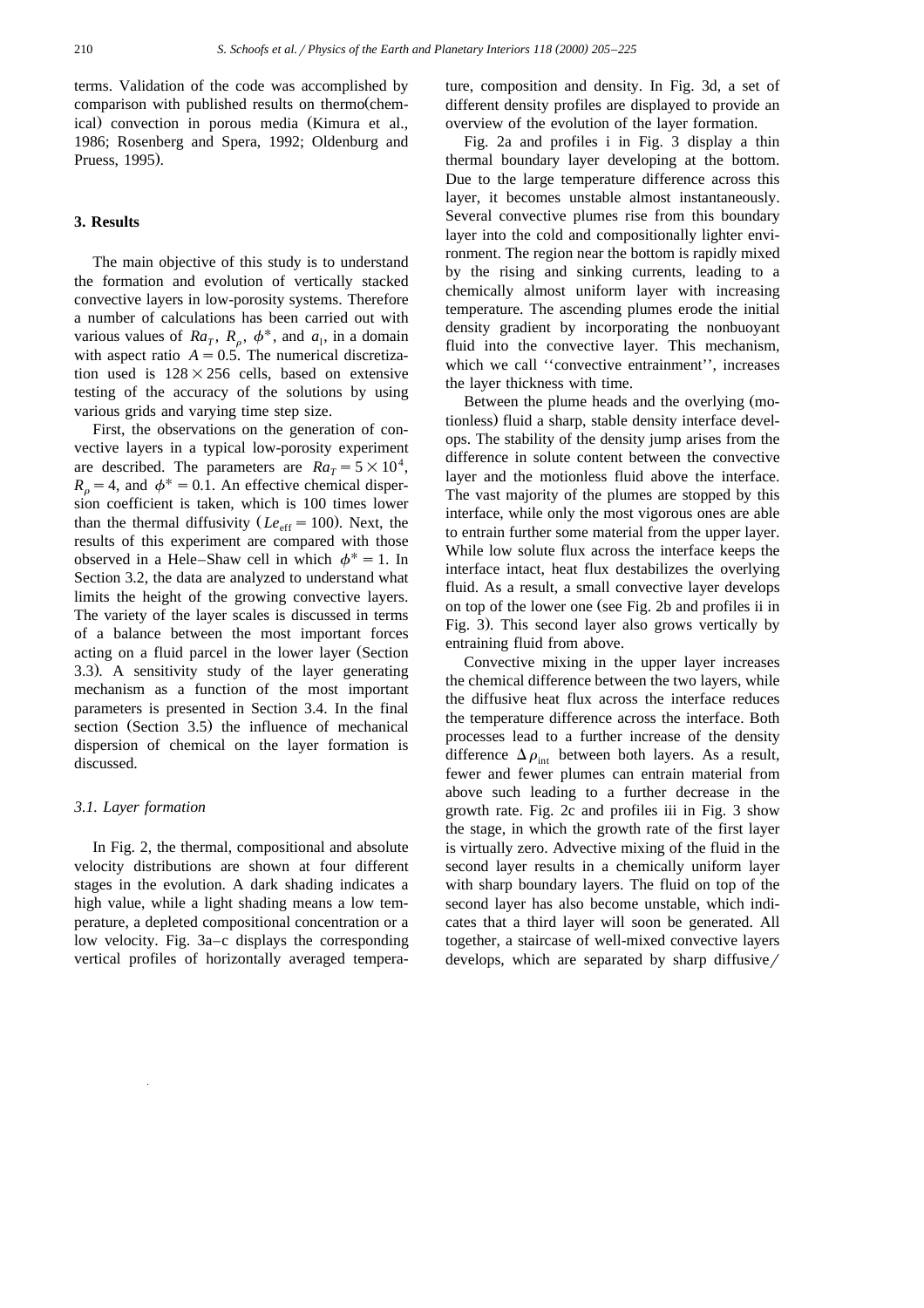

Fig. 2. Snapshots of temperature *T*, compositional concentration *C*, and absolute velocity  $|q|$  of a simulation with  $Ra_T = 5 \times 10^5$ ,  $R_\rho = 4$ ,  $Le_{eff} = 100$ , and  $\phi^* = 0.1$  at (a)  $t = 0.000438$ , (b)  $t = 0.002788$ , (c) (low) temperature or enriched (depleted) compositional concentration. Dimensionless *T* and *C* scale is between 0 and 1, while velocity scale ranges from 0 to 8500.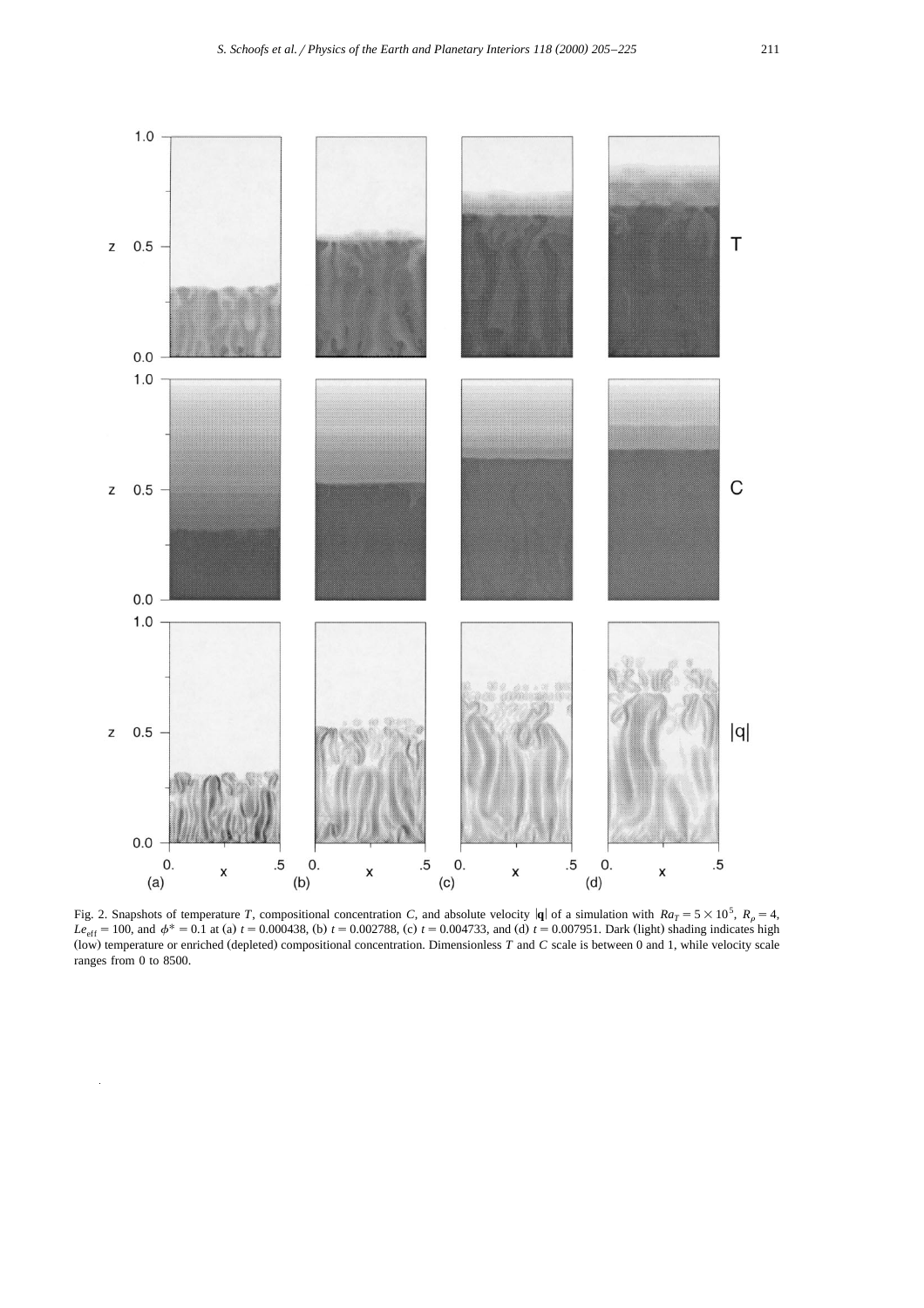

Fig. 3. Transient development of horizontally averaged profiles at the same times as in Fig. 2. (a) Temperature T. (b) Compositional concentration *C*. (c) Density  $\rho^* = \rho - \rho_0 = Ra_T(R_0C - T)$ . (d) Same as (c), but at many more times between  $t = 0.0$  and  $t = 0.01$ . The development and sharpening of several interfaces is clearly shown.

dispersive interfaces. Note that the lowermost layer is much thicker than the other ones.

Fig. 2d and profiles iv in Fig. 3 depict the situation at a later stage, in which the second and third layers have merged again and the amalgamated layer has just reached its maximal thickness. Note that another layer initiates on top of the amalgamated layer. When the heat that enters the domain through the bottom is sufficiently large to destabilize all fluid, the convective layers will reach the top of the domain and the interfaces start to break down one after each other from the top down (not shown). Ultimately, one chemically homogeneous convective layer remains.

Up to now, the gross features of the layer formation in a low-porosity medium resemble those observed in experiments in a Hele–Shaw cell (in which  $\phi^* = 1$ ). For a more detailed description of the layer

formation, the reader is referred to Schoofs et al.  $(1998)$ . There exist, however, a number of significant differences in the evolution of the convective layers within these two media. To reveal these differences a simulation with  $\phi^* = 1$  has been performed, while keeping the other parameters as before.

Fig. 4 depicts snapshots of the *T* and *C* fields and the horizontally averaged profiles of *T*, *C* and  $\rho^*$ , at the same stage as Fig. 2b and the profiles ii in Fig. 3. Two layers have developed in the lower part of the domain, while a third one just destabilizes. Furthermore, the density contrast across the interface between the first two layers is relatively small (the profile of  $\rho^*$  shows that  $\Delta \rho_{\text{int}}^* \approx 5 \times 10^3$ ). Hence, the interface fluctuates considerably.

The most striking difference is that, at the stage shown, the first convective layer in the low-porosity experiment has already grown significantly larger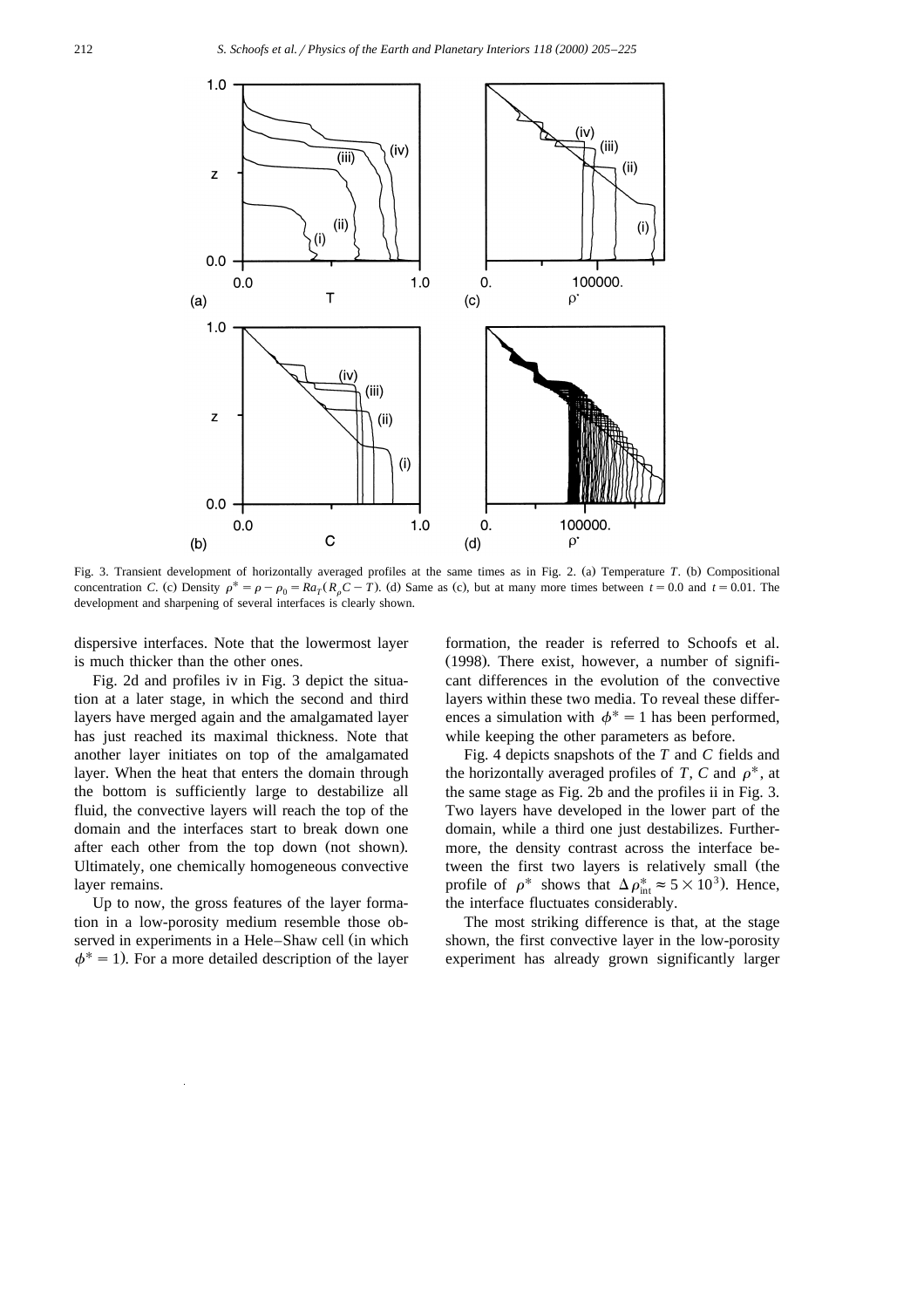

Fig. 4. Snapshots of the *T* and *C* fields and the horizontally averaged profiles of *T*, *C* and  $\rho$  of a Hele–Shaw experiment, plotted at the same stage as the snapshots (b) and profiles (ii) of the previous figures. Parameters are  $Ra_T = 5 \times 10^5$ ,  $R_o = 4$ ,  $Le_{\text{eff}} = 100$ , and  $\phi^* = 1$ .

 $(h = 0.52)$ , as compared with the first layer in the Hele–Shaw experiment  $(h = 0.21)$ . The average temperature of the first layer, however, is lower in the low-porosity medium. Due to the high advection rate of the solute in a low-porosity medium, virtually all available potential energy is instantaneously converted into kinetic energy. Heat that enters the domain through the bottom therefore leads to advective homogenization of the chemical field (and thus fast layer growth), rather than to an increase of internal energy of the convective layer (by advecting heat upwards).

A consequence of the relatively fast layer growth in the low-porosity medium is that the density jump on top of the layer also grows at a faster rate, than is the case in the Hele–Shaw experiment (compare the density profiles). This phenomenon will turn out to be of significant importance for the self-limiting mechanism of the convective layers. Due to the fast growth of the density contrast between the convective layer and the motionless fluid, the interface is virtually flat almost from the point of destabilization of the convective layer.

Another specific feature of low-porosity flow is that fluid exchange occurs on small lateral scales, compared with Hele–Shaw flow. We attribute this feature to the difference in advective speeds of heat and solute again. At lower porosities, enhanced advective but reduced diffusive transfer of chemical concentration results in a flow geometry in which

smaller lateral scales are preferred. Due to the lack of viscous coupling particular to flow in porous media (Shen and Veronis, 1991), the slender flow pattern does not inherently lead to an extreme loss of energy by viscous dissipation, as would be the case for free flow. The rapid exchange of chemically buoyant (depleted) and relatively heavy (enriched) fluid is, at least locally, a very efficient mixing mechanism.

Finally, we note that the ascending plumes often detach from the bottom thermal boundary layer in the low-porosity experiments, rather than ascending straight to the top of the convective layer (as is the case in Hele–Shaw experiments). The ascending plume parts deflect or split when encountering sinking currents.

#### *3.2. Self-limitation of the con*Õ*ecti*Õ*e layers*

Of vital importance in understanding the layer formation is the question of what limits the convective layer to a certain height. In Hele–Shaw experiments, two mechanisms become operative nearly at the same stage during the evolution of the first layer (Schoofs et al., 1998). First, transport of heat (solute) across the interface changes from convective entrainment towards pure diffusion (dispersion) across the interface. In this mechanism, the density jump on top of the layer has grown sufficiently large to prohibit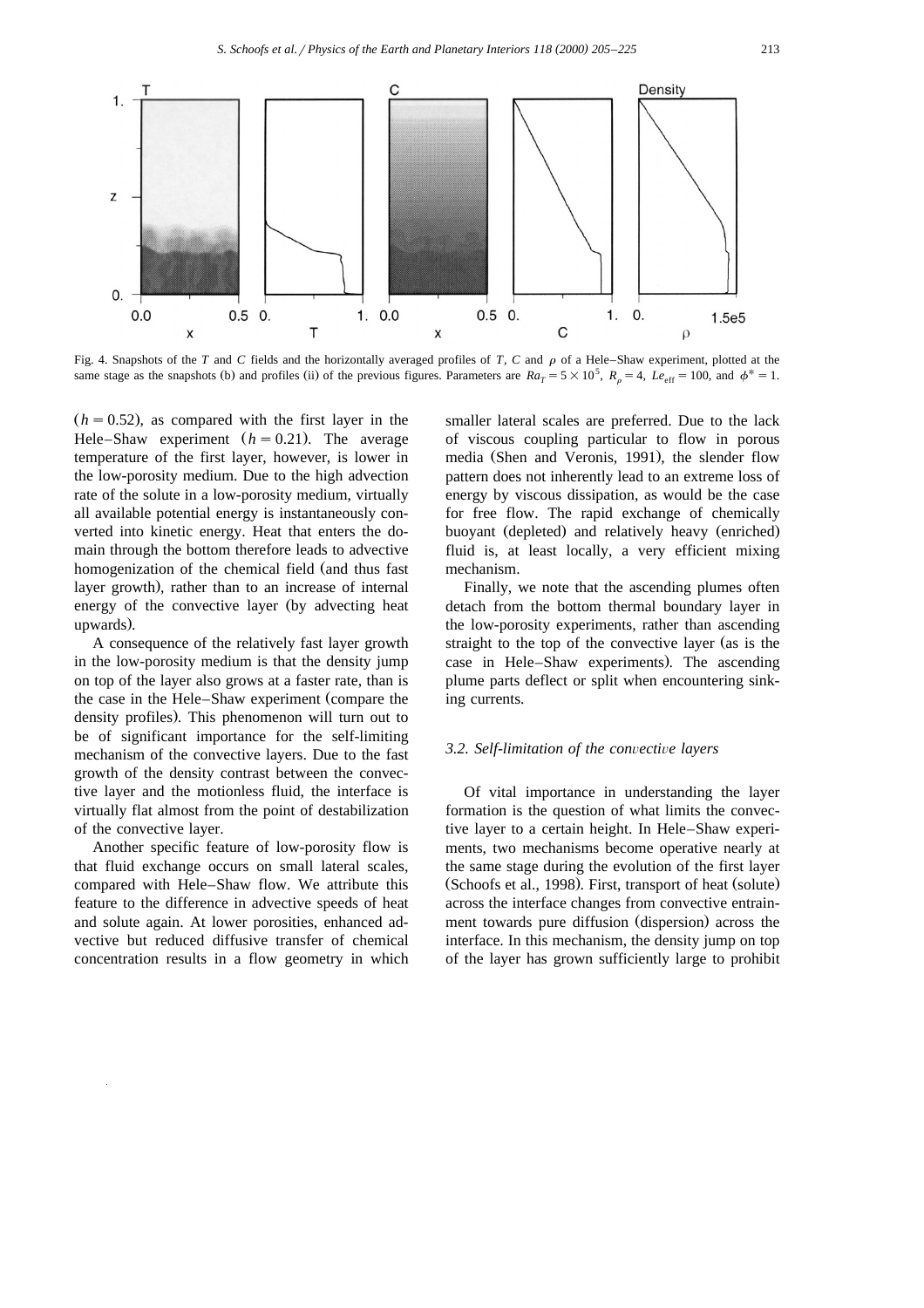the plumes from entraining fluid from above into the convective layer. Note that this mechanism determines the limitation of the layer growth in free flow (Fernando, 1987; Molemaker and Dijkstra, 1997).

The second mechanism limiting the layer growth in Hele–Shaw cells is, that the convective layer reaches a thermal equilibrium. At this equilibrium, the heat flux through the horizontal boundary layers of the convective layer are equal, while the average temperature of the layer is constant. Consequently, the layer has stopped growing and the flow within resembles a statistically steady state. The flow does not really reach a statistically steady state, because diffusive (dispersive) interfacial heat (solute) transfer erodes the density jump across the interface on a compositionally dispersive timescale. This mechanism of arrival at a thermal equilibrium was actually proposed as to determine the limitation of the convective layers in Hele–Shaw cells (Schoofs et al., 1998).

A third mechanism was proposed earlier for free flow and it implies that a stationary situation is reached when entrainment from below the interface by convection in the upper layer balances entrainment from above the interface by convection in the lower layer (Turner, 1968; Huppert and Linden, 1979). Though this mechanism has been shown to be. unimportant for the Hele–Shaw case (Schoofs et al., 1998), it might be a possible cause of the layer limitation in low-porosity flow.

To investigate if and which one of these mechanisms is relevant in low-porosity media, we have focused our attention on the evolution of the first convective layer. The different stages can be summarized as follows (Fig.  $5$ ): in the first phase the layer grows very fast by entraining fluid from above the interface (from the start up to arrow 2). Meanwhile, a density jump develops on top of the convective layer. This is followed by a period of decreased growth rate (stage confined between arrows 2 and 3). During this phase, the density difference across the interface on top of the first layer grows further gradually. Moreover, the fluid above the interface becomes unstable, leading to the formation of the second layer. After this intermediate stage, finally, another sharp decrease in the growth rate is observed  $\frac{1}{2}$  (arrow 3). From this point, the thickness of the first layer increases only very slowly up to the end of the



Fig. 5. Temporal evolution of the height *h* of the first layer of the low-porosity experiment depicted in Figs. 2 and 3. The numbered arrows indicate the times of the snapshots and profiles depicted in the previous figures.

simulation. Arrow 4 corresponds with the stage at which the second layer stops growing. This is discussed in Section 3.3.

To distinguish between the three mechanisms, we have monitored the transport properties near the interface. For the balanced entrainment mechanism to be relevant, one expects a significant advective component of heat and mass flux across the interface. The two other mechanisms, on the contrary, are characterized by a transition from convective towards purely diffusive/dispersive interfacial transport. In dimensionless form, the horizontally averaged diffusive (dispersive) flux of heat (solute) is given by

$$
-\frac{\overline{\partial T}}{\partial z}; \quad -\frac{\overline{\partial C}}{\partial z} \tag{12}
$$

and the advective flux by

$$
\overline{wT}; \quad \frac{Le_{\text{eff}}}{\phi^*} \overline{wC}.
$$
 (13)

The results of the measurements are shown in Fig. 6. Horizontally averaged fluxes are plotted at four time instants, corresponding to those marked in Fig. 5 (the dashed profiles of the fourth instant and will be discussed in Section 3.3). Each profile has been time averaged over a number of profiles around these time instants. As expected, in the well-mixed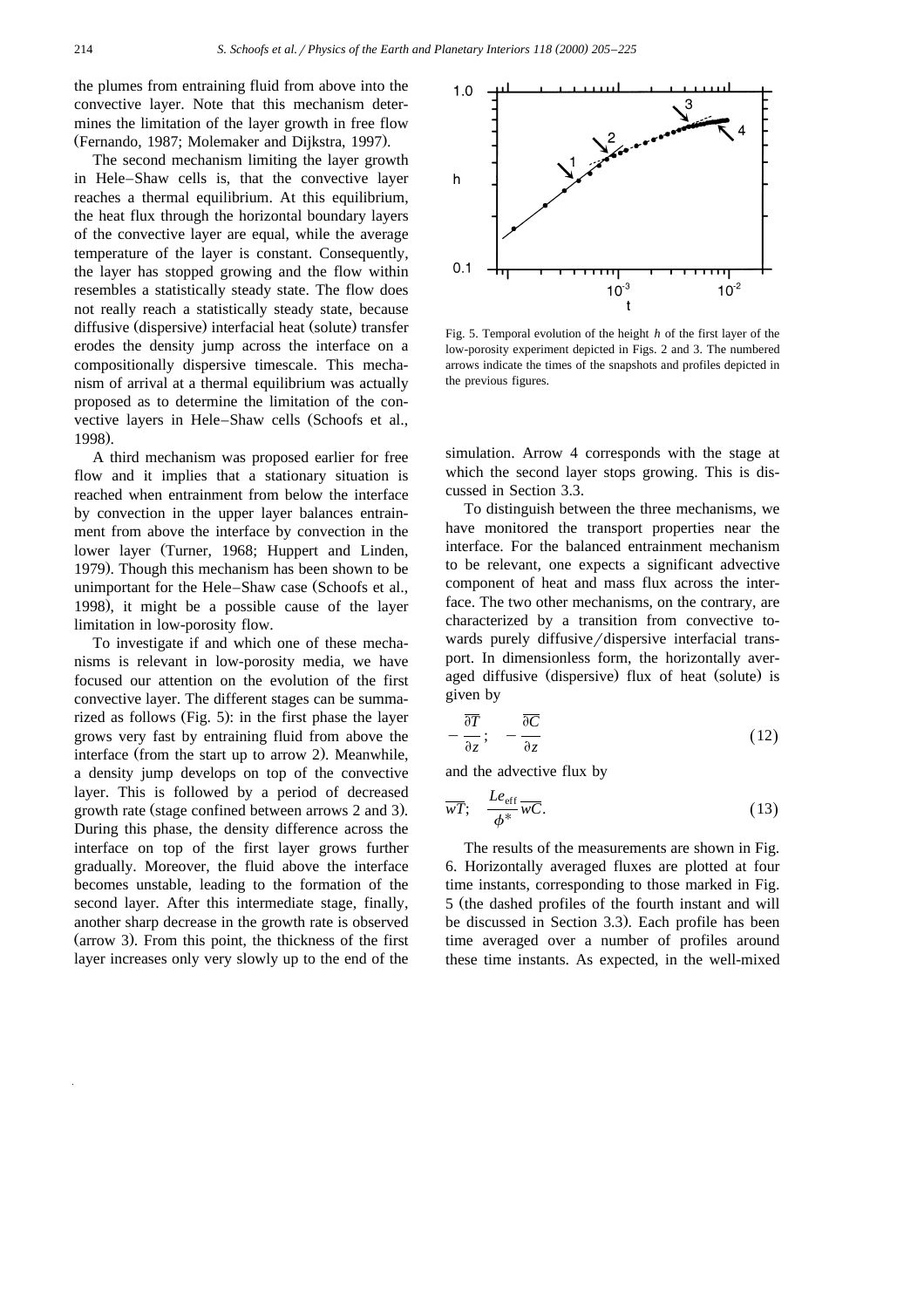

Fig. 6. Horizontally averaged diffusive/dispersive and advective fluxes of *T* and *C*, as defined in (12) and (13), plotted as a function of depth at the same four stages in the evolution as in the previous figures. (a)  $t = 0.000438$  (solid curves), (b)  $t = 0.002788$  (dotted), (c)  $t = 0.004733$  (dash-dotted), and (d)  $t = 0.007951$  (dashed). The numbers indicate the position of the first interface in the diffusive/dispersive profiles. Number 4' indicates the second interface at the fourth stage.

convecting layer the advective fluxes are much larger than the diffusive ones. Moreover, the magnitude of the compositional advective flux is much larger than that of heat again, due to both a high *Le<sub>eff</sub>* and a low porosity.

At the first time instant (solid curves), the advective components of both heat and solute fluxes dominate the transport on top of the convective layer. This indicates that fluid is advectively entrained from above into the first layer. The sharp peaks in the diffusive profiles demonstrate the flatness of the interface (at  $z = 0.31$ , indicated by arrow 1).

At the second time instant (dotted curves), the advective component of the heat flux across the interface is approximately zero, while the advective solute flux still dominates the dispersive one. Entrainment across the interface has decreased, because the density difference between the two convective layers has increased. Nevertheless, fluid from the second layer is entrained slowly into the lowermost one.

Finally, the dash-dotted curves show the fluxes shortly after the second change in the growth rate. The position of the interface is at  $z = 0.64$ , denoted by arrow 3. At this stage, both heat and solute fluxes across the interface are diffusively/dispersively dominated.

The flux measurements across the interface thus reveal a transition from a regime in which convective entrainment dominates, towards a regime in which the transport is purely diffusive/dispersive. These findings, therefore, rule out the mechanism of balanced entrainment and seem to indicate that either the transition in the entrainment regime itself, or the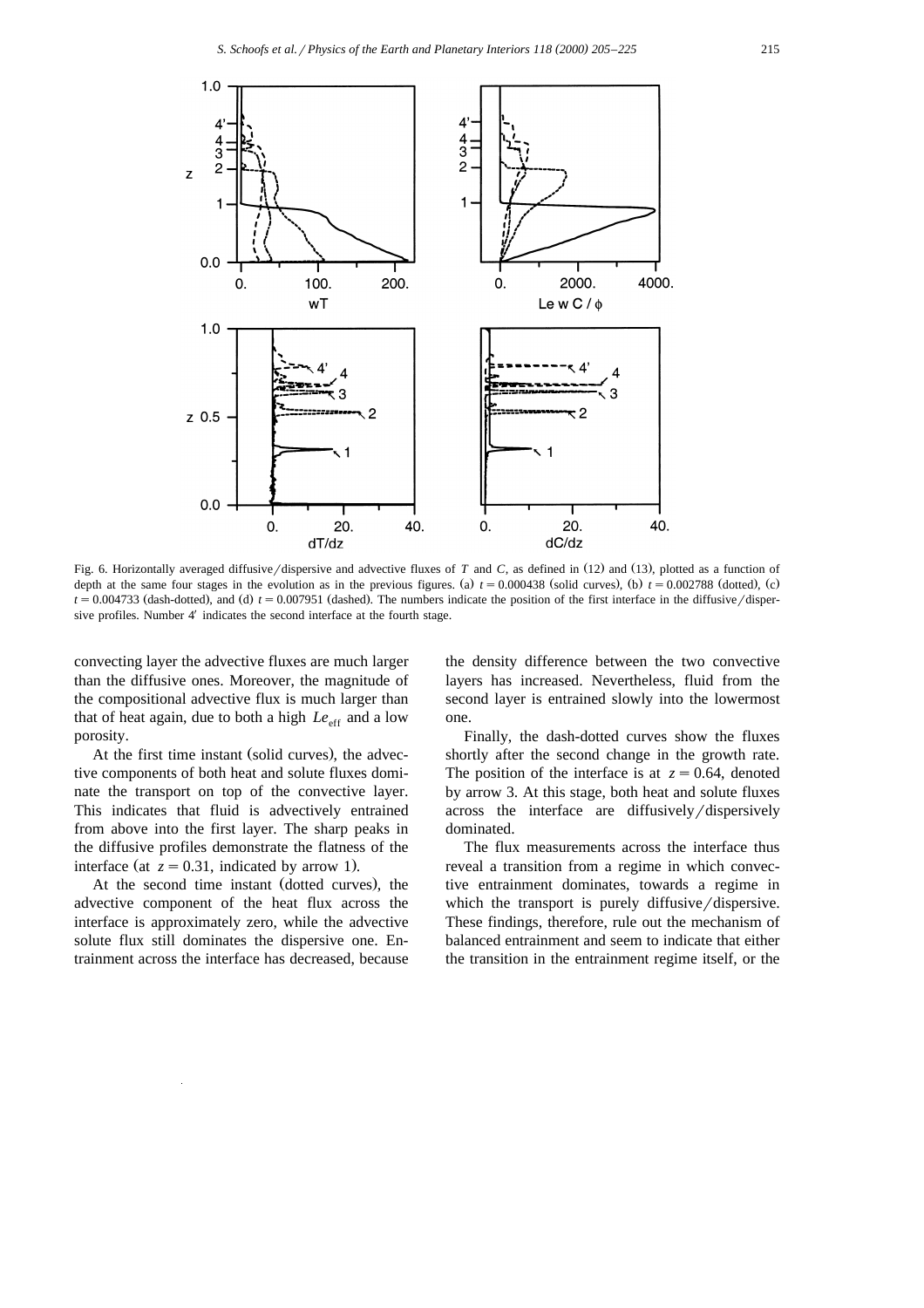arrival at a thermal equilibrium, limits the convective layers. It is remarkable to say that these observations resemble closely the observations in Hele–Shaw cells.

One way to distinguish between these two remaining mechanisms is by comparing the total flux of the driving component (heat) through the horizontal boundary layers of the lowermost layer. For the first mechanism to be valid, the heat flux through the interface is still smaller than the bottom heat flux, at the stage when the layer growth stops. A necessary condition for the second mechanism to be valid is, that these two fluxes are equal at this stage.

The heat fluxes through both boundary layers of the first convective layer are compared at the same three time instants as before. Heat flux through the bottom of this layer is always purely diffusive, because the bottom of the domain is impermeable. At the position just above the bottom boundary layer, the advective heat flux is nearly equal to the bottom heat flux. At the first time instant, the bottom heat flux is equal to 142 dimensionless units, which is much larger than the total heat flux through the sharp density interface. During the stage of decreased growth rate, the bottom heat flux is approximately 74 dimensionless units, three times larger compared to the interfacial heat flux. At the moment when the layer growth stops, the bottom heat flux is approximately 41, still more than twice as large compared to the heat flux across the interface (which is equal to 17).

From these measurements, we can conclude that the layer growth stops before the first layer arrives at the thermal equilibrium. We therefore favor the transition in the entrainment regime, as to determine the final thickness of this layer in low-porosity systems. When the density jump on top of the layer becomes sufficiently strong to prohibit the plumes to entrain fluid from above, heat (solute) transfer across this interface becomes purely diffusive (dispersive). Note that this mechanism is different from the one which limits the layer growth in Hele–Shaw cells (Schoofs et al., 1998). Despite the lack of inertial and viscous forces, however, the limiting mechanism in porous media flow is similar to that in free flow (Molemaker and Dijkstra, 1997). Further heating of the layer leads only to minimal additional growth until the thermal equilibrium is reached.

The next question we want to answer is, what determines the transition in heat and solute transport across the interface. In free flow, this transition in the entrainment regime is described by a balance between the kinetic energy of the lower convective layer and the potential energy across the interface (Fernando, 1987; Molemaker and Dijkstra, 1997).

At first glance, a similar balance could also determine the transition in transport mechanism in porous media flow. For the buoyancy-driven convection of a fluid in a porous material, however, inertia is negligible (see Section 2). In other words, the flow reacts instantaneously on the buoyancy and pressure gradients present in the fluid. Rather than an energy balance, a balance between the buoyancy forces acting on the fluid just beneath the interface seems therefore to be more appropriate to describe the transition in low-porosity flow.

In Fig. 7, a schematic diagram of the convecting bottom layer is shown, the density interface and the convecting layer on top of the interface. A fluid parcel just beneath the interface experiences the following forces. First, the upward convective force  $\mathbf{F}_{\text{conv,1}}$  is given by the buoyancy of the parcel minus the pressure gradient, divided by  $\phi^*$ :

$$
\mathbf{F}_{\text{conv},1} = \frac{\overline{\rho^* - p_z}}{\phi^*} = \frac{w}{\phi^*},\tag{14}
$$

where Darcy's law has been used. Subscript 1 denotes that it is the convective force, which is present in the first layer. The factor  $\phi^*$  is included because the solute advects upwards with a speed of  $w/\phi^*$ , rather than *w*. Obviously, the vertical velocity be-



Fig. 7. Schematic diagram of two convective layers separated by a density interface. A fluid parcel just beneath the interface experiences two forces: a convective force of the lower layer  $\mathbf{F}_{\text{conv},1}$ , and a buoyancy force due to the density difference across the interface  $\mathbf{F}_{\text{int}}$ .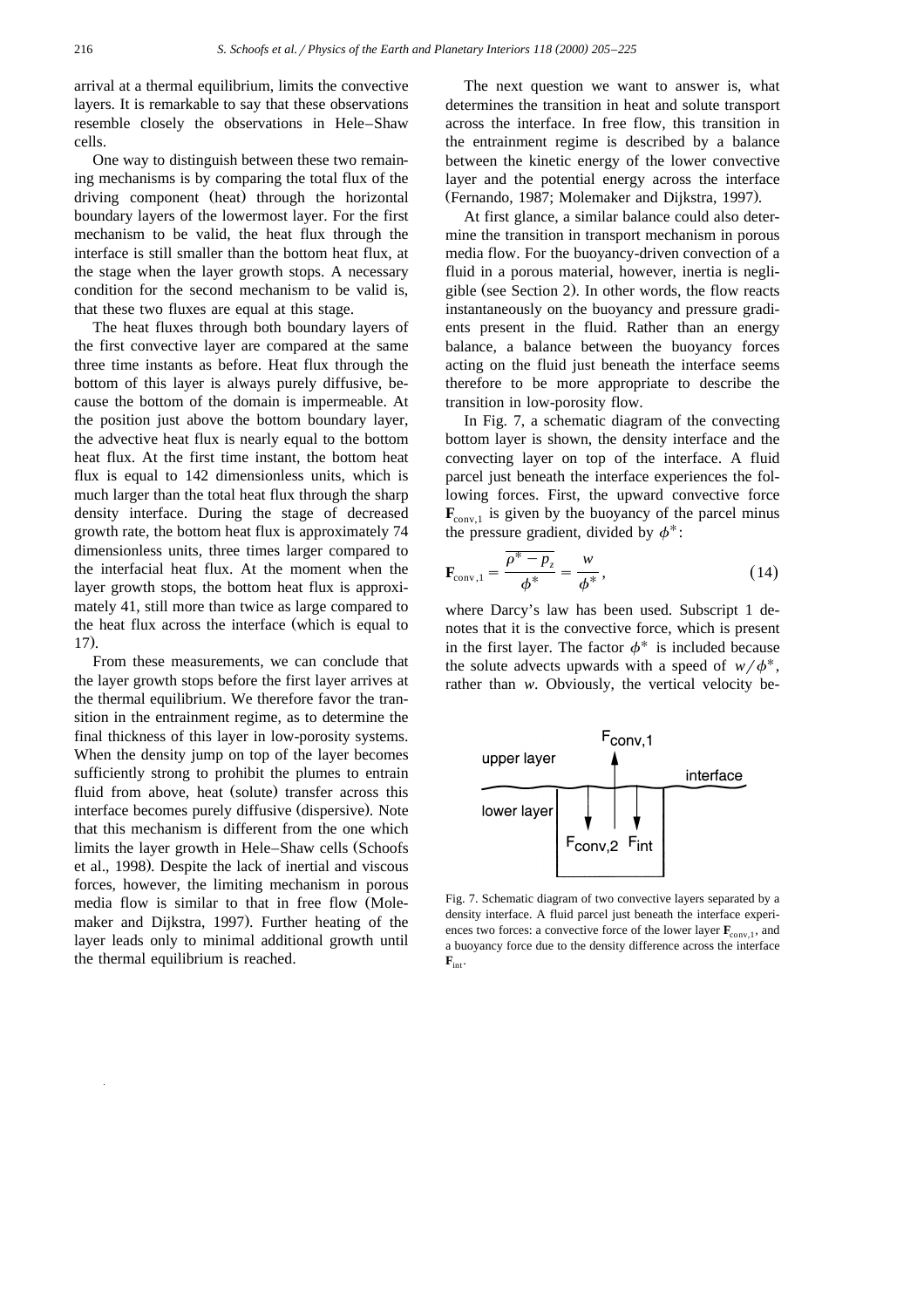comes negligible at the interface, which would give a convective force  $\mathbf{F}_{\text{conv,1}}$  equal to zero. This can be seen in Fig. 8a, in which the vertical profiles of both the horizontally averaged and maximum vertical velocity are plotted, just at the stage at which the layer growth stops. As an alternative, a representative value of the upward velocity in the lower layer can be taken as to represent the convective force. Since only the most vigorous plumes are able to scrape off the interface, we choose the maximal vertical velocity  $w_{\text{max}}$  in the lower convective layer, divided by  $\phi^*$ , as the convective force  $\mathbf{F}_{\text{conv,1}}$ .

The second force, which acts on the fluid parcel, is exerted by the stable density interface and is directed downwards. Its dimensionless, absolute value is given by  $|\mathbf{F}_{int}| = |\Delta \rho_{int}^*|$ , which is the horizontally averaged density difference across the interface. A third force, the downward convective force  $\mathbf{F}_{\text{conv,2}}$  in the upper layer is neglected here, because it is still small at the moment when the layer growth stops.

We suggest that the transition in the entrainment regime occurs when:

$$
\mathbf{F}_{\text{conv},1} = c_1 |\mathbf{F}_{\text{int}}|,\tag{15}
$$

where  $c_1$  should be of order  $O(1)$ . To check this force balance, we have plotted both forces as a function of time (Fig. 8b). The downward interfacial force  $\mathbf{F}_{int}$  initially increases strongly with time to-

wards a value of  $2.70\times10^4$  at  $t\approx0.0001$ . From this point,  $\mathbf{F}_{int}$  grows at a significantly lower rate. The convective force  $\mathbf{F}_{\text{conv,1}}$ , however, first decreases strongly. At a later stage, the force decreases further gradually until an almost statistically steady value is reached. At the moment when the layer growth stops  $(t \approx 0.0045)$ ,  $\mathbf{F}_{\text{conv,1}} \approx 3.60 \times 10^4$  and  $|\mathbf{F}_{\text{int}}| \approx 3.92 \times 10^4$ , which means that a constant *c*<sub>1</sub> of order *O*(1) is obtained. This is a clear indication for the proposed force balance to be appropriate.

#### *3.3. Variation in layer thicknesses*

A typical feature of the layer formation is that the first convective layer is much thicker than all of the others that are fairly similar in scale (see Fig.  $2c,d$ ). This might indicate that the final height of these next layers is determined by another mechanism, than is the case for the first layer.

To gain insight in the evolution of these other layers, we have examined the evolution of the amalgamated second layer. From the fluxes (Fig. 6, dashed curves), we have observed a transition from convective entrainment towards pure diffusion (dispersion) of heat (solute) across the interface on top of this layer (indicated by arrow 4'). Moreover, the growth of this layer is limited before a thermal equilibrium has been reached. This can be seen in Fig. 6 by



Fig. 8. (a) Vertical profiles of the lateral maximum of the vertical velocity  $w_{\text{max}}$  (solid curves), and of the horizontally averaged vertical velocity (dotted), at the moment when the layer growth stops ( $t = 0.004733$ ). (b) The two forces depicted in Fig. 7,  $\mathbf{F}_{\text{conv}}$  (solid) and  $|\mathbf{F}_{\text{int}}|$ (dotted), plotted as a function of time.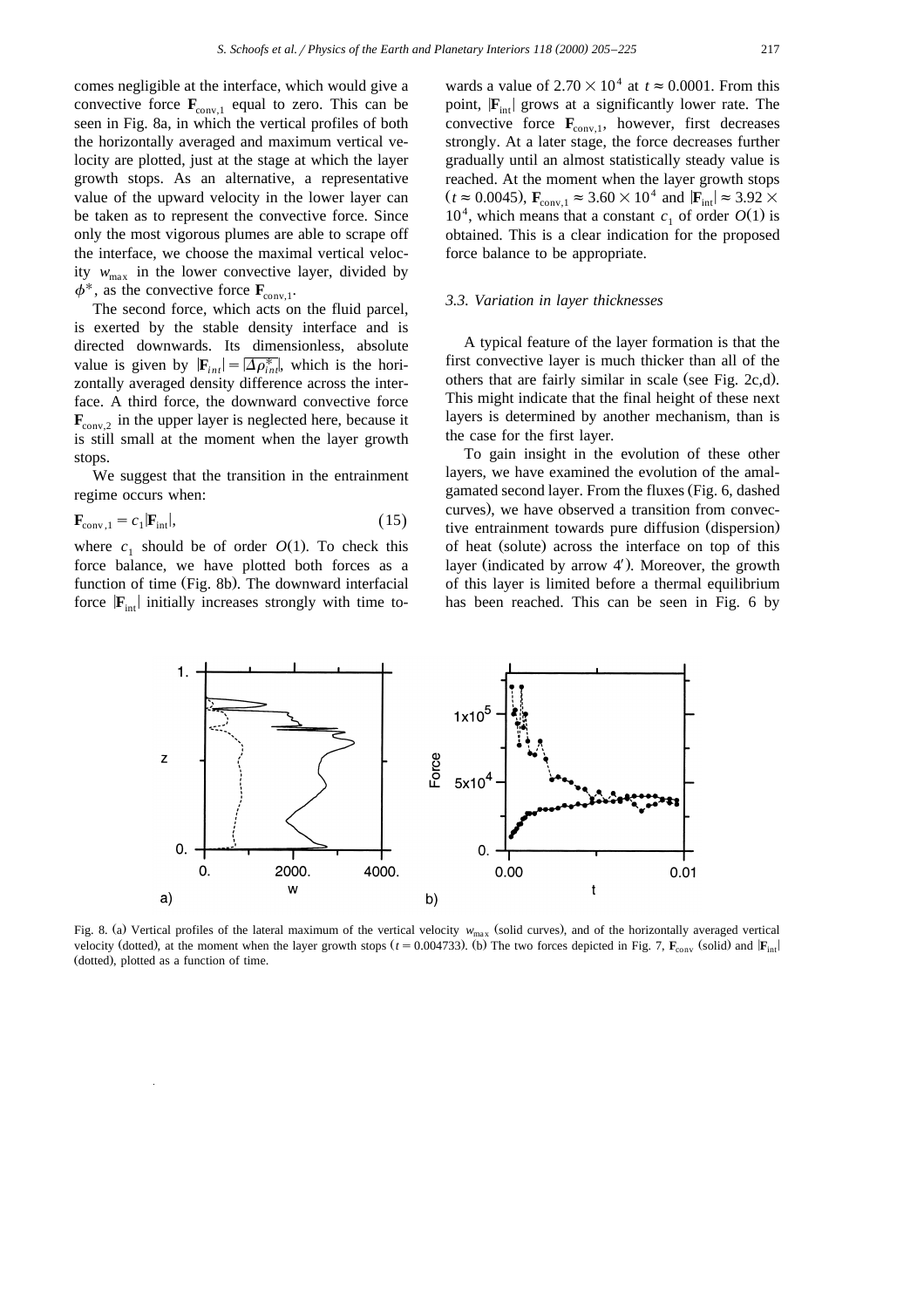comparing the diffusive heat fluxes near arrows  $4$  and  $4'$  (as the advective heat fluxes are equal to zero across these interfaces). Since the mechanism, which limits this second layer, is similar to the mechanism that determines the layer height of the first layer, something else must be responsible for the difference in layer scales.

In our view, the temporal evolution of the vertical velocity, and thus the convective force, explains why the first layer is so much larger than all of the others (see Fig. 8b). Just after destabilization of the bottom thermal boundary layer, the thermal contrast between the rising plumes and the still cold interior is huge. Consequently, the vertical velocities of these plumes, and thus the convective forces, are also very large. The increase of the temperature in the convective layer with time leads to a gradual decrease of the plume velocities, until from  $t \approx 0.005$  the maximal velocity is statistically constant. The interfacial density force, however, increases almost linearly with the thickness of the convective layer, but does not depend on the particular stage of the evolution. The force balance for the second layer is therefore reached already at a lower layer depth, as compared with the one for the first layer.

The gradual decrease of velocity in time towards a statistically constant value thus explains both the relatively larger thickness of the first layer and the almost equal vertical scales of the subsequent layers.

There are two kinds of events that influence the structure, on a timescale much shorter compared to the dispersive one. These are gradual upward ''migration'' and sudden ''breakdown'' of the interface. Both phenomena are described in detail for the Hele–Shaw experiments by Schoofs et al. (1998), but have also been observed in the present study at low porosity. These phenomena become better understandable in the frame of the proposed force balance.

For upward ''migration'' of an interface to occur, two conditions must be met. First, the convective force in the lower layer must be stronger than in the upper one. Secondly, the interfacial density force must be equal or smaller than the convective force in the lower layer. The rising plumes in the lower layer can then entrain fluid across the interface.

The ''breakdown'' of an interface occurs, however, when the convective forces in the two layers

adjacent to the interface are equal to each other and, further, also approximately equal to the density force. In this setting, the convection currents in both layers deflect the interface. When the amplitude of the deflections becomes so large that the interface touches the interface above, the interface breaks down.

## *3.4. Parameter dependence*

In this section, the sensitivity of behavior of the layer-forming mechanism to the most important parameters is described. In the first set of experiments the thermal Rayleigh number has been varied, while the other parameters are fixed to  $R_{\rho} = 3$  and  $\phi^* =$ 0.1. For Rayleigh numbers up to  $Ra_T < 15 \times 10^3$ , the heat flux through the bottom is not large enough to destabilize more than one layer. At larger  $Ra_T$ , several layers are generated in the way as described in Section 3.1, where the number of layers that form increases with increasing  $Ra_T$ . Fig. 9a shows the final thickness of the first layer  $h_f$  as a function of  $Ra_T$ , for five simulations in this multiple layer regime. The results indicate that a power law relation exists between  $h_f$  and  $Ra_T$ , with an exponent of 0.2.

Since a higher  $Ra_T$  leads to a higher vertical velocity in the lowermost layer and thus to a larger convective force, this relatively low exponent seems unexpectedly low. From the experiments, we suggest the following relation between  $Ra_T$  and the maximum vertical velocity  $w_{\text{max}}$ :

$$
w_{\text{max}} \propto Ra_T^{1.0}.\tag{16}
$$

Therefore, the low sensitivity of the layer thickness on  $Ra<sub>T</sub>$  must imply that besides the vertical velocity, the density difference across the interface also increases strongly with increasing  $Ra_T$ . This is understandable, because  $R<sub>o</sub>$  is kept constant. Apparently, the forces associated with these two quantities increase at an almost similar rate.

Next, four experiments have been performed in which  $R_{\rho}$  is varied, while  $Ra_T = 5 \times 10^4$  and  $\phi^* =$ 0.1. Fig. 9b shows the resulting inverse relationship between the final layer thickness  $h_f$  and the buoyancy ratio  $R_{\rho}$ :

$$
h_{\rm f} = 0.9R_{\rho}^{-1.4}.\tag{17}
$$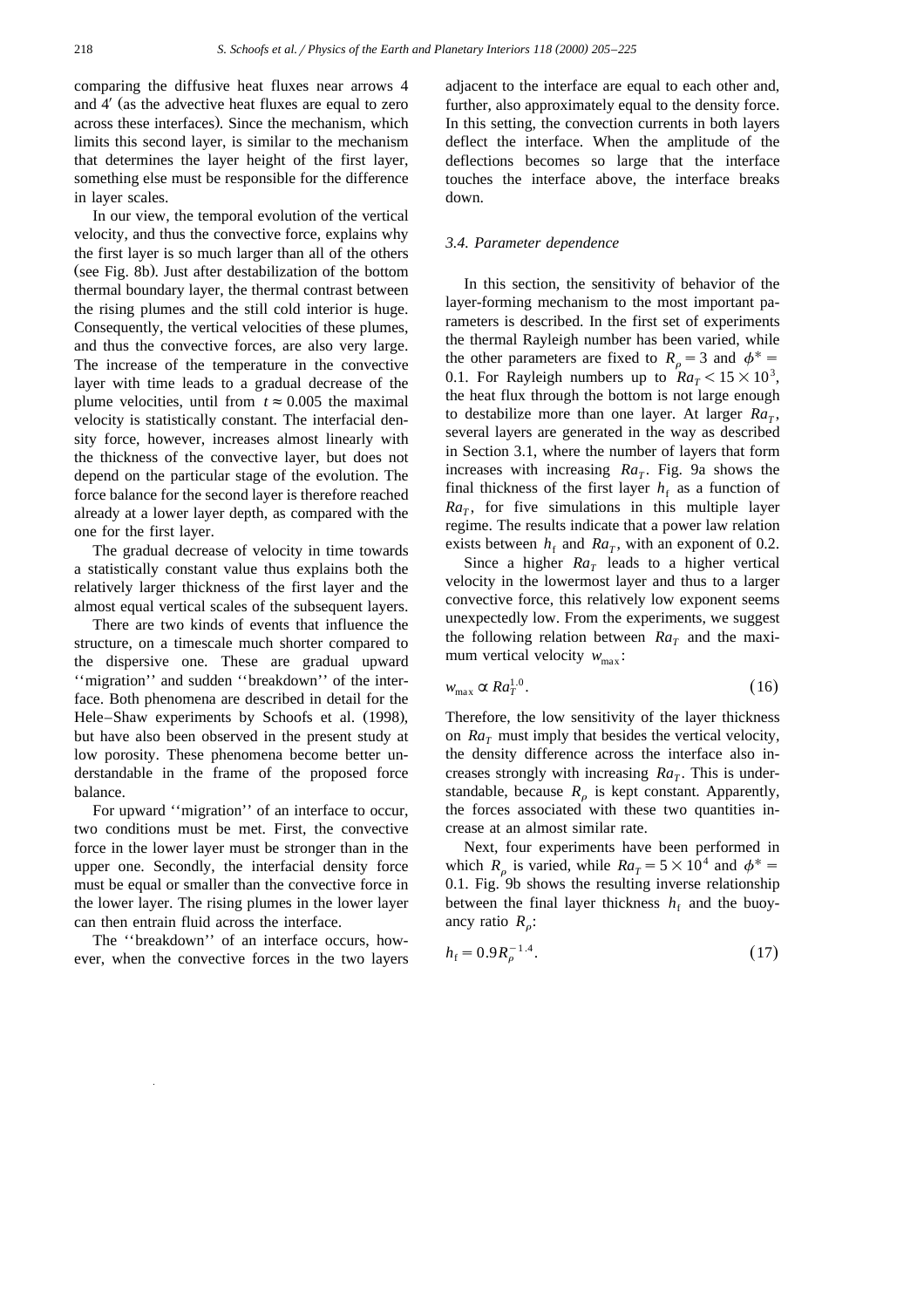

Fig. 9. Sensitivity of behavior of the layer formation as a function of the most important parameters. (a) The final layer height of the first layer  $h_f$  as a function of  $Ra_T$  for a constant buoyancy ratio  $R_\rho = 3$  and  $\$ now as a function of  $\phi^*$ , while  $Ra_T = 5 \times 10^4$  and  $R_0 = 3$ .

Assuming that convection has been well developed in a layer, the interior of the layer is compositionally uniform. This means that the chemical field only influences the boundary layers. Consequently, the vertical velocity and thus the convective force of the first layer is merely a function of  $Ra_T$  (see (16)), and depends only weakly on the buoyancy ratio  $R_{\alpha}$ . A higher chemical buoyancy, however, enhances the growth of the density contrast across the interface such explaining the large negative exponent in  $(17)$ .

In a further set of experiments porosity is varied, which is motivated by the fact that porosity is typically very small in magmatic and hydrothermal systems  $(\phi \approx O(10^{-4} \text{ to } 10^{-1}))$ . Flow at the very low porosities can not be resolved numerically in this study. For flow in media with a porosity of  $\phi=0.01$ , the reader is referred to Schoofs et al. (1999). To find the relation between porosity and the final layer thickness  $h_f$ , we have performed six simulations in which porosity ranges from 1 to  $0.1$  (Fig. 9c). The other parameters are fixed at  $Ra_T = 2 \times 10^4$ ,  $R = 3$ and  $Le_{\text{eff}} = 100$ . A simple power law, which describes the data, is

$$
h_{\rm f} = 0.28 \,\phi^{*-0.4}.\tag{18}
$$

This relationship shows, that porosity does not only influence the convective force  $\mathbf{F}_{\text{conv}}$  within the lower layer (since in that case  $h_f \propto \phi^{*^{-1}}$ , see (14),

but also leads to a faster growth of the interfacial density force  $F_{\text{int}}$ .

## *3.5. Mechanical dispersion*

In the previous experiments, we have assumed an effective chemical dispersion coefficient, which is 100 times lower than the effective thermal diffusivity of the saturated medium. For the large velocities observed during the layer formation, however, mechanical dispersion may play a significant role in the transport of chemical elements. Laboratory experiments (Griffiths, 1981) showed that mechanical dispersion indeed modifies the chemical flux across a stable density interface between two convecting layers considerably. The scalar model (10) employed in the previous experiments is not very accurate in handling mechanical dispersion of chemical elements and is therefore be replaced by the more advanced tensor model (11) (Bear, 1972).

At present, both the longitudinal dispersivity  $a_1$ and the dispersivity ratio  $a_r$  that appear in (11) are poorly known in geological media (Gelhar et al., 1992). In crustal domains of less than a hundred meters, laboratory, borehole and field tests seem to indicate that the longitudinal dispersivity is related to the scale of the flow domain systematically. However, the longitudinal dispersivity flattens to a value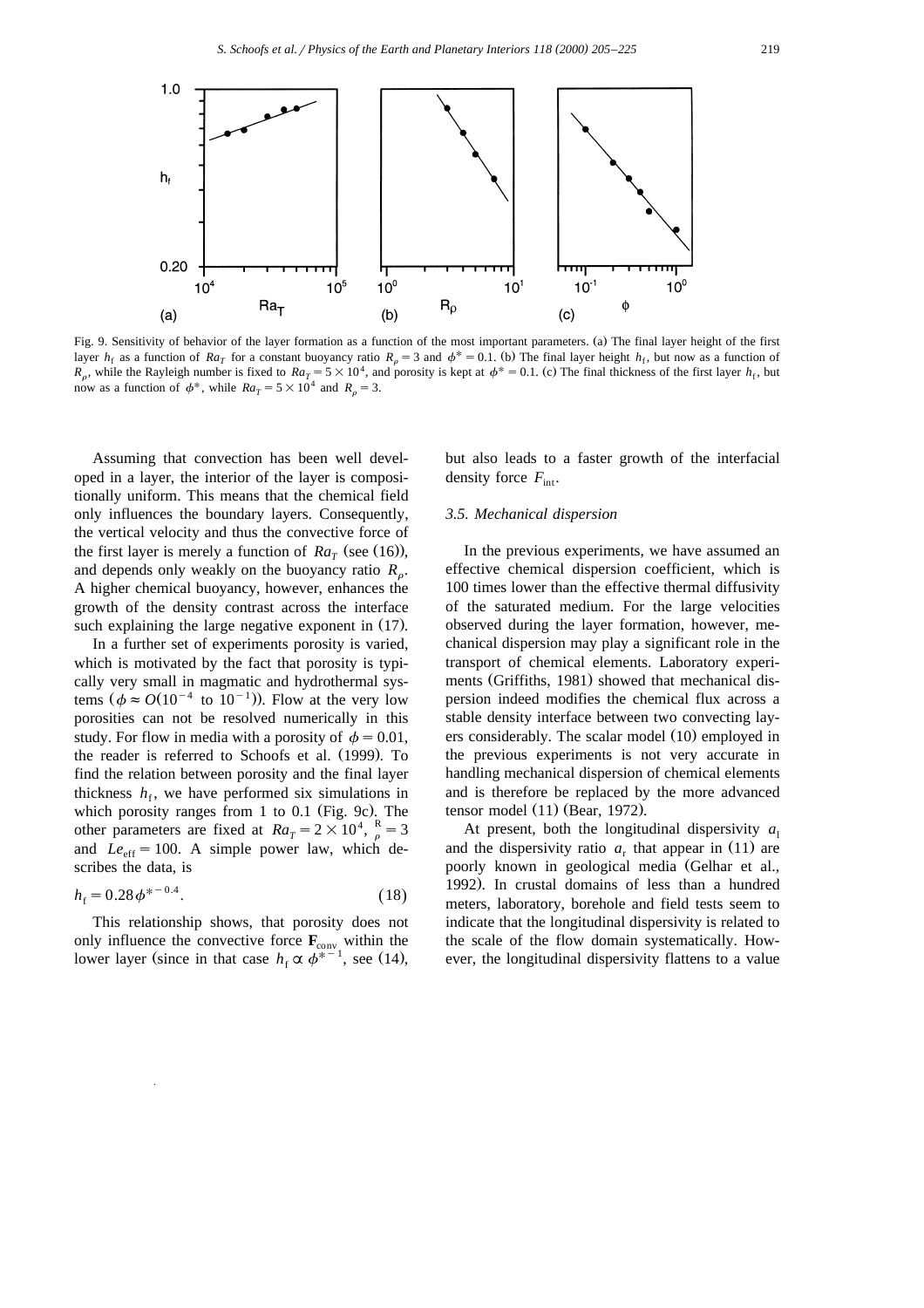of around 1–10 m for a domain scale of around 100 m, suggesting that this so-called ''scale-effect'' does not proceed to regional scales. The transversal dispersivity follows this behavior, but at values that are smaller by an order of magnitude. In partially molten magmatic systems, these hydraulic parameters are also not known very well. The layer-forming mechanism studied here may be applicable to either of these geological systems, which differ both in length scale and structure of the solid framework. The amount of mechanical dispersion can therefore vary significantly among these systems, justifying a sensitivity study of the layer formation to dispersion of chemical elements.

We have performed six experiments in which the longitudinal dispersivity has been varied between two extreme values  $(a_1 = 10^{-2}$  and  $10^{-5}$ ) while the dispersivity ratio is kept at  $a_r = 10$ . The molecular diffusivity of the chemical component is taken  $10<sup>4</sup>$ times smaller than the effective thermal diffusivity  $(Le_{\text{mol}} = 10^4)$ . Other parameters are  $Ra_T = 10^5$ ,  $R_a$  $=$  3, and  $\phi^* = 0.5$ .

Fig. 10 depicts snapshots of the temperature and chemical fields of two experiments, at the same stage in the evolution. For a case in which the dispersivity is low  $(a_1 = 10^{-5}$ , Fig. 10a), the final thickness of

the first convective layer has just been reached.The observed layer height is nearly similar to that of the lowermost layer generated in the simple scalar dispersion experiment (in which  $h_f = 0.48$ , see Fig. 9c). Furthermore, several layers have developed on top of each other in a manner that resembles the mechanism observed in the experiments with a simple scalar dispersion model fairly well.

In a system in which the longitudinal dispersivity is equal to  $10^{-3}$  times the depth of the system, however, the dimensionless height of the first layer is already significantly larger at the same stage in the evolution (Fig. 10b). Longitudinal dispersion of chemical elements in the ascending plumes and in less extent also transversal dispersion in currents along the interface mix the chemical content of the first layer with that of the fluid above the interface. Since these processes reduce the density difference across the interface, the plumes in the lower layer can entrain more fluid from above. This results both in a faster growth rate and a larger final thickness of the first layer, as compared with the low-dispersion experiment shown in Fig. 10a. Finally, an even larger longitudinal dispersivity  $(a_1 = 10^{-2})$  enables the first layer to grow to the top of the domain and prevents the generation of any other layers. In Fig.



Fig. 10. Snapshots of temperature and compositional concentration of two experiments at a similar stage during the evolution  $(t = 0.0046)$ . The longitudinal dispersivity is (a)  $a_1 = 10^{-5}$  and (b)  $a_1 = 10^{-3}$ . Other parameters are:  $Ra_T = 10^5$ ,  $R_a = 3$ ,  $\phi^* = 0.5$ ,  $L_{\text{enol}} = 10^4$ , and  $a_r = 10$ .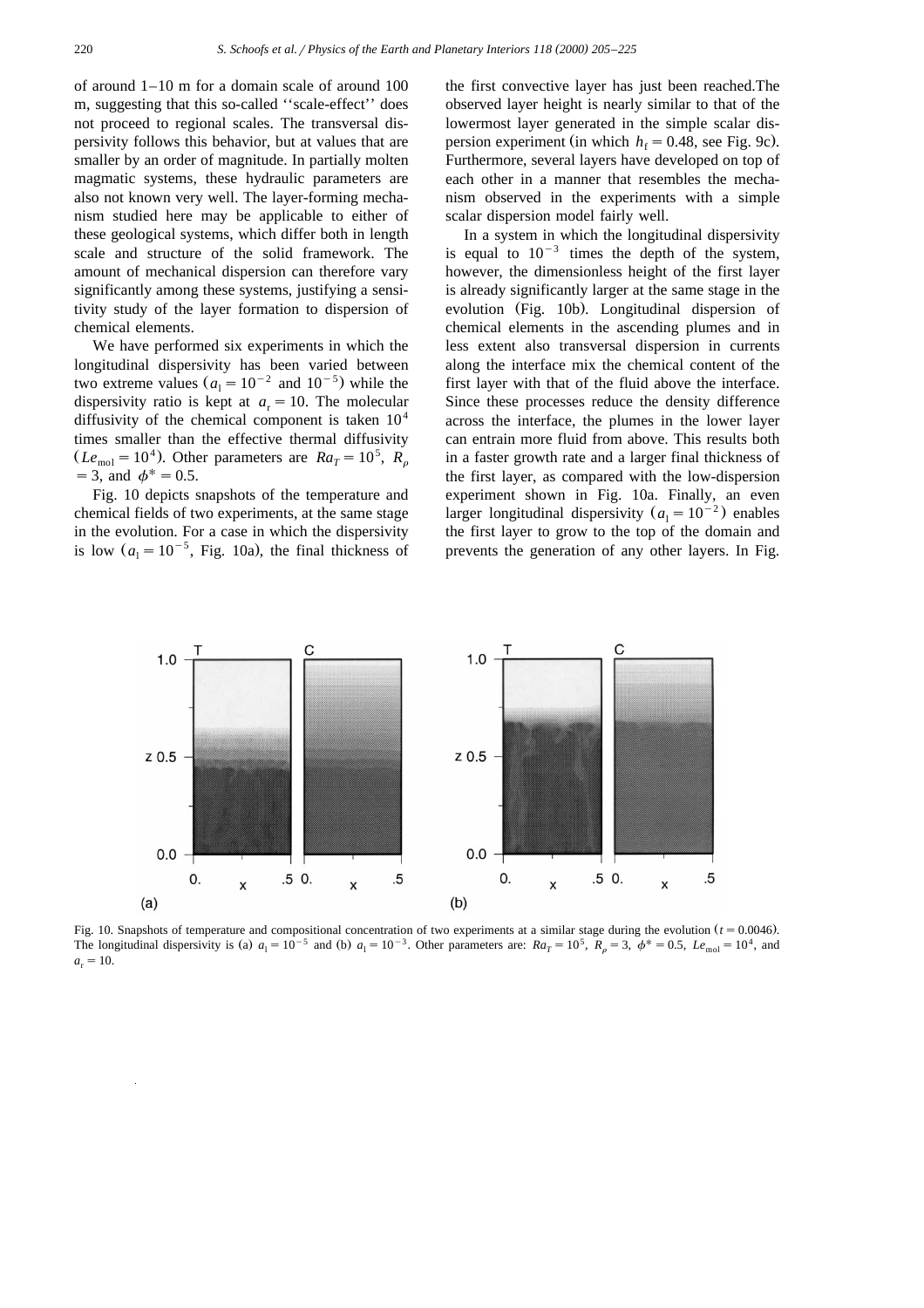

Fig. 11. Sensitivity of behavior of the layer formation as a function the longitudinal dispersivity  $a_1$ . Other parameters are  $Ra_T = 10^5$ ,  $R_{\rho} = 3$ ,  $\phi^* = 0.5$ ,  $L_{\rho} = 10^4$ , and  $a_r = 10$ . (a) The final layer height of the first layer  $h_f$ , and (b) the value that  $c_1$  must take to fit the force balance  $(15)$ .

11a, the final thickness of the first layer  $h_f$  is plotted for the six experiments as a function of  $a_1$ .

Mechanical dispersion of chemical elements clearly increases the amount of entrainment across the interface. Therefore, it must be taken into account in the force balance (15), which determines the transition in the entrainment regime. Since the convective layer for  $a_1 = 10^{-2}$  is limited by the vertical extent of the domain, this data point has not been considered here. Fig. 11b depicts the value that the constant  $c_1$  in (15) should take to match the two forces at the moment when the layer growth stops, as a function of  $a_1$ . When we assume that transversal dispersion is negligible, a more complete force balance of the form

$$
\mathbf{F}_{\text{conv},1} = 10^{-5} a_1^{-0.7} |\mathbf{F}_{\text{int}}|.
$$
\n(19)

is derived.

# **4. Discussion and conclusions**

In this study, the formation and evolution of horizontally layered structures has been investigated in a rigid medium of low porosity. To do so, a temperature contrast was imposed at the bottom of a compositionally stably stratified interstitial liquid. In the first set of numerical experiments, chemical dispersion is represented by a simple effective scalar model. The results from these experiments show that thermochemical convection is a vital mechanism for the generation of layered structures in media with a geologically realistic porosity.

The gross features of the layer formation resemble those observed in Hele–Shaw cells. A convective layer develops at the bottom of the domain, which grows by incorporating fluid from above. Since this layer is convectively mixed, a stable density jump develops on top of the layer. The fluid overlying this density interface is destabilized by considerable heat flux across the interface, while low solute flux keeps the interface intact. In this way a staircase of wellmixed convective layers develops, of which the lowermost layer is much thicker than all of the others. The layers are separated by sharp diffusive/dispersive interfaces.

We have shown that the limitation of the first layer to a certain depth is not a consequence of destabilization of the next layer, as was proposed earlier for free flow (Turner, 1968). In our configuration, the layer growth is limited by the formation of a sufficiently strong density interface on top of the layer. Consequently, the transport of heat (solute) across the interface changes from convective entrainment towards pure diffusion (dispersion). In that sense our results differ from those on flow in Hele– Shaw cells, where the layer growth is limited due to the arrival at the thermal equilibrium (Schoofs et al., 1998).

We attribute the difference in the limiting mechanisms to fundamental differences in the fluid-dynamical behavior in these two media. In low-porosity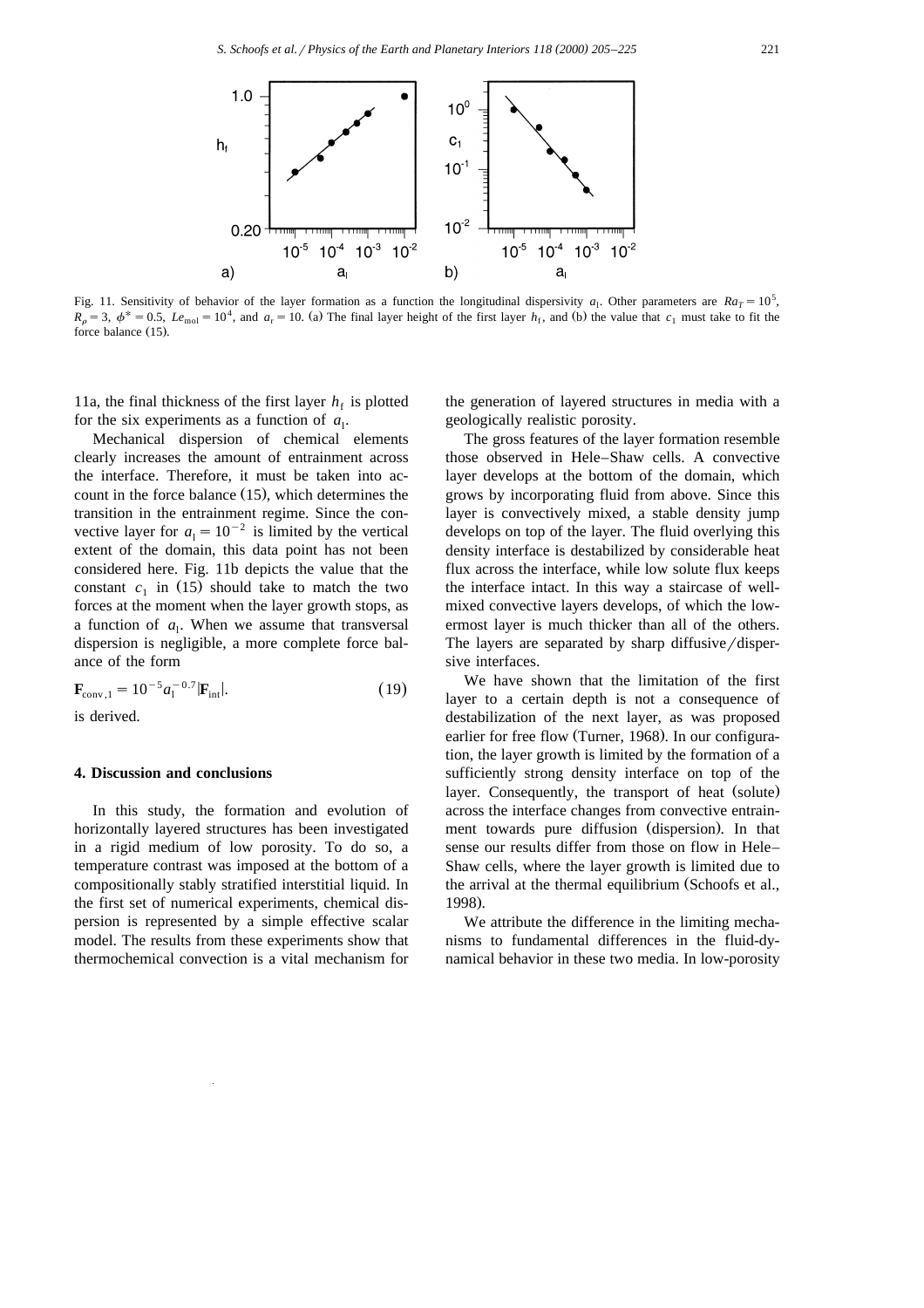media heat advects slower than solute by the factor of porosity, while in Hele–Shaw cells both quantities advect at the same speed. As a result, thermal energy that enters the low-porosity domain through the bottom is converted into kinetic energy, rather than increasing the internal energy of the convective layer. Advective homogenization of the chemical field results in a relatively fast growth of the density interface on the top of the first layer. Consequently, the transition in the entrainment regime has occurred before the layer arrives at the thermal equilibrium. Note that despite the lack of inertia and viscous coupling, the limiting mechanism is similar to the one observed in free flow (Fernando, 1987; Molemaker and Dijkstra, 1997).

A simple balance between the most important forces exerted on a fluid parcel in the lower layer is proposed as to determine the limitation of the layer growth. The layer growth stops when the upward convective force of the lower layer becomes smaller than the downward directed force exerted by the stable density difference across the interface. The depth of the layer is determined by the amount of fluid that can be entrained within the period before the transition in the entrainment regime has occurred.

The next step in determining the actual time scale involved with the formation of the layers is to extend the force balance concept to a reduced model of the layer growth of the form  $\partial h / \partial t = f(Ra_T, R_o, \phi^*, h)$ . (see also Molemaker and Dijkstra (1997) for a reduced model for free flow). However, setting up such a reduced problem needs a more precise parameterization of the heat flux across the interface and of the convective forces within the layer(s). Therefore, setting up the reduced model goes beyond the scope of this study.

The variation of layer thickness between the first and other layers is ascribed to a decay of the convective forces in time, towards a statistically steady value. Since these other layers develop at a later stage in the evolution of the system, the convective forces in these layers are lower compared to the force that enabled the first layer to grow. As a result, the transition in the entrainment regime takes already place at smaller layer thicknesses.

Once it is established, an interface can vanish through several mechanisms. Besides the ultimate disappearance of any interface through diffusional  $\ell$ 

dispersive homogenization, our experiments have shown that on short timescales  $(1)$  the migration of an interface and  $(2)$  the breakdown of an interface can lead to sudden changes of the layer structure. These intermittent changes determine the vertical scales of the convective layers, rather than the initial layer growth. The different behavior of these two dynamical mechanisms has been interpreted in terms of the force balance.

From the first set of experiments, we have the following indications with respect to parameter dependence. The number of layers that develops is determined by the thermal Rayleigh number, while it is not very sensitive to the buoyancy ratio. Note that relatively high thermal Rayleigh numbers are necessary to develop multiple layers, which means that a high temperature contrast and/or a large permeability must be present to generate such layers in natural systems. Furthermore, the thickness of a newly formed layer is inversely related to both the buoyancy ratio and porosity, while its dependence on the thermal Rayleigh number is small.

Finally, the large velocities observed in the previous set of experiments indicate that mechanical dispersion may play a role in the transport of chemical elements. The dispersivities of the envisaged geological systems are poorly known, but they seem to depend both on the structure of the rocks and on the scale of the flow domain. To identify the sensitivity of the layer formation to chemical dispersion, we have performed another set of experiments in which the scalar representation of the chemical dispersion is replaced by a more advanced Fickian dispersion model. In this model, which is often used in porous media flow (Bear, 1972), chemical dispersion is related linearly to the chemical gradient by a second order tensor in which the velocity vector and two dispersivities appear.

From the experiments, we observed that mechanical dispersion across the interface tends to reduce the chemical contrast between two convective layers. Since mechanical dispersion increases the entrainment capability of the convective plumes impinging on the interface, the vertical layer scales increases with increasing dispersivities. In case mechanical dispersion dominates the solute transport throughout the domain, the first layer grows to the top without the formation of subsequent layers. Mechanical dis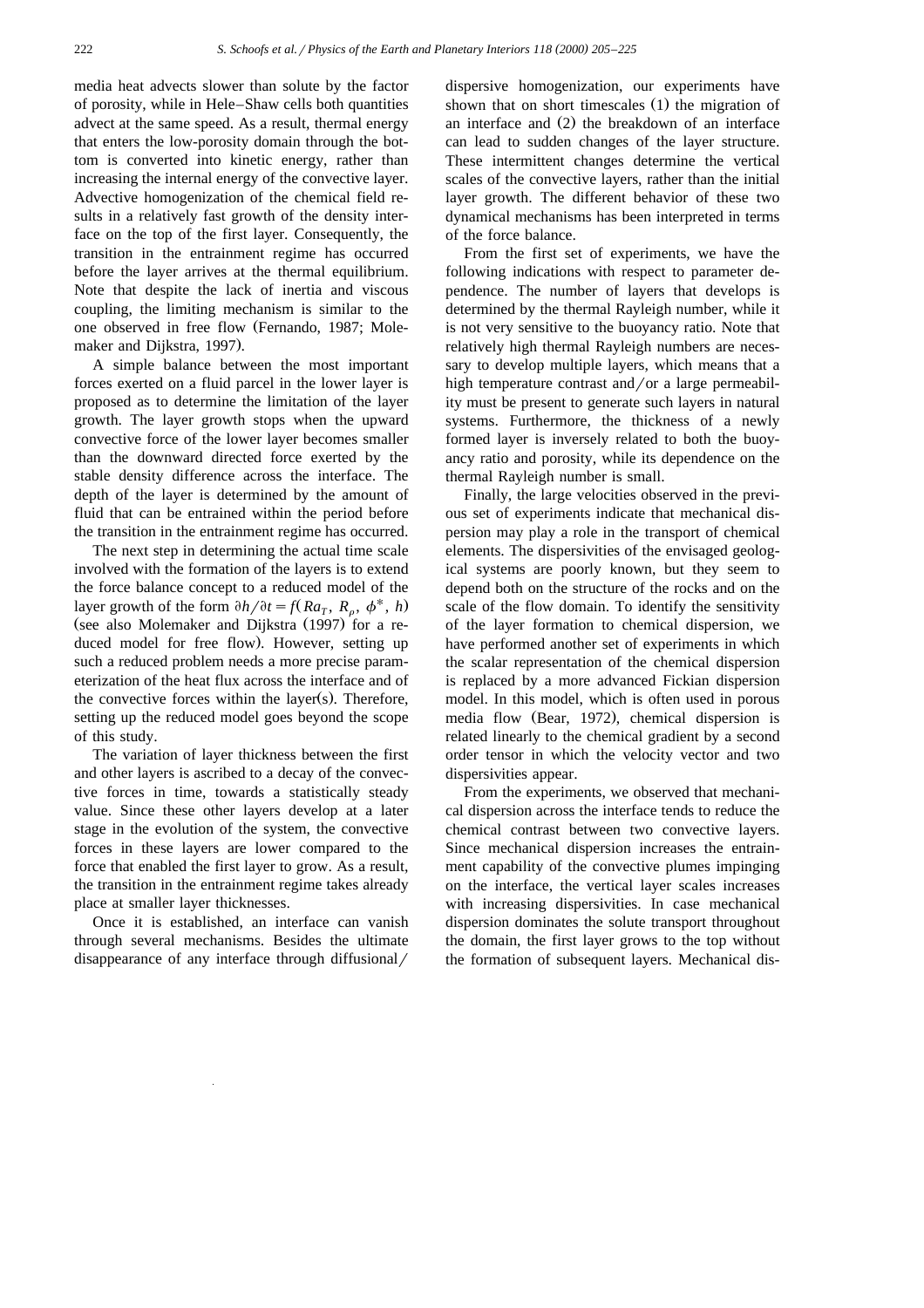persion has been taken into account in the force balance, which determines the limitation of the layer growth.

In the experiments, very sharp internal velocity gradients and also sharp gradients of compositional concentration were observed. In our Fickian formulation of mechanical dispersion, this implies that there are very rapid changes in the dispersion coefficients that could possibly have led to spurious amounts of mixing across the interface due to the diffusive terms.

An alternative for the Fickian form for mechanical dispersion at high concentration gradients was given by Hassanizadeh and Leijnse (1995). These authors argued both theoretically and by means of laboratory experiments that a nonlinear treatment of dispersion explains better the breakthrough of a high concentration gradient during a flushing experiment in a two-dimensional vertical column. Recent experiments show that the amount of dispersion decreases with increasing velocity or concentration gradient (Schotting et al., 1999). In our experiments, this would decrease the amount of dispersion across the interface. Another possibility is that the interface is more of a jump condition in that the upper layer sees very little of the dispersive mixing in the lower layer and does not get as entrained as our formulation might suggest. It would be interesting to resolve the actual dependence of the chemical dispersion behavior in the context of layer formation by physical experiments.

Up to this point, we have described a mechanism by which layered structures can be generated and that can also lead to relatively sudden changes in the layer sequence. In our view, thermochemical convection in porous media offers an interesting explanation for the appearance of layered structures in geological media. Apart from the scenario described here, in which heat is the driving component, the experiments may also represent the situation in which two chemical components produce layering. As an alternative, side wall heating may also lead to the development of horizontally layered structures (see Kranenborg  $(1997)$  for a study in purely viscous fluids). For a general discussion of our results with respect to layer formation in magmatic intrusions and the early Earth's mantle, the reader is referred to Schoofs et al. (1998).

Here, we would like to confine the geological discussion to the formation and evolution of layered structures in continental and sub-seafloor hydrothermal systems. These near-surface systems are potentially influenced by the existence of chemically distinct layers (Bischoff and Rosenbauer, 1989; Fournier, 1990; Lowell and Germanovich, 1997). From the results of laboratory experiments in a three-dimensional porous medium, Griffiths (1981) concluded that a brine layer at the base of a hydrothermal system can be maintained. Extrapolating our results, the generation of vertically stacked layers is possible only at sufficiently large thermal Rayleigh numbers and high buoyancy ratios. In other words, the hydrothermal system must be permeable up to considerable depths, while a large initial compositional gradient is present within the liquid. Besides these two constraints, also the porosity and dispersivity of the rocks appear to be critical parameters in determining the stability of the layers.

Once two or more layers have developed within a hydrothermal system, the chemically distinct reservoirs can basically be maintained on a chemically dispersive time scale. During this period, which may last thousands of years, heat (solute) flux through the system is determined by the diffusion (dispersion) across the interfaces. Consequently, the temperature in the upper fluid layer is reduced in comparison to a single-layered system (Griffiths, 1981). Note, however, that interfaces could be destroyed by a dynamical mechanism at an earlier stage in the evolution of the system.

A well-known example of a layered continental hydrothermal system is the Salton Sea Geothermal System, CA, in which a sharp salinity interface has been observed at  $0.5-2.5$  km depth (Williams, 1997). This interface follows the isotherm of  $260^{\circ}$ C, rather than any structural or stratigraphic feature, and separates a chemically almost homogeneous liquid with a total amount of dissolved solids exceeding 25 wt.% from the overlying dilute fluids. These observations speak very well for a layered thermochemical convective system, like the one described in this study.

This specific site was recently studied in detail by (Oldenburg and Pruess, 1998). From numerical simulations, these authors concluded that thermochemical convection can explain most of the observations, though the stability of the layers depends critically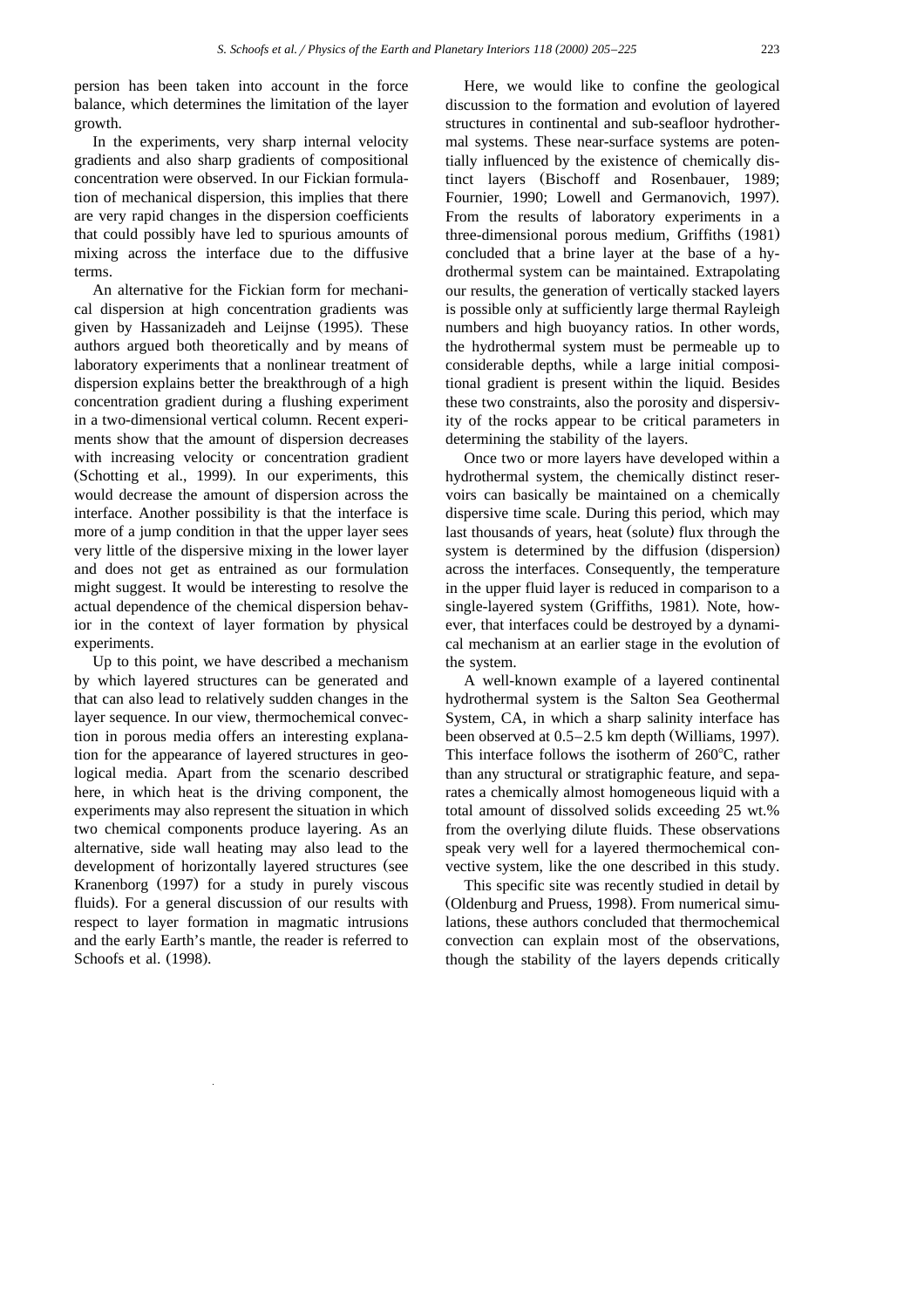on the anisotropic character of the rocks. Layering is favored only when ''horizontal permeability is much larger than the vertical component''. Otherwise, the convection currents penetrate the salinity interface and destroy the layering.

Provided that the force balance  $(Eq. (19))$  is also valid in anisotropic media, this behavior can be explained in a fluid-dynamical context. In an isotropic medium, the density contrast across the salinity interface is not sufficiently strong to keep the layers separated. This leads to a breakup or migration of the interface and subsequent mixing of the two layers. By introducing a large horizontal permeability compared to the vertical component, convection can develop within both layers while the vertical convective forces remain small. As a result, the salinity interface at depth is dynamically sustained.

Besides the layer-formation mechanism described here, finally, the process of supercritical phase separation of seawater has been proposed as another means to produce a saline layer at depth (Bischoff and Rosenbauer, 1989; Lowell and Germanovich, 1997). Especially in hydrothermal systems beneath mid-ocean ridges, the seawater-derived liquids filling the basalts may separate into a dilute vapor phase and a very saline brine after a magmatic event at a few kilometers depth. While the vapor phase vents through the seafloor shortly after the event, the brine phase may accumulate in a continuous brine layer at the base of the system (Lowell and Germanovich, 1997).

In principle, the force balance can be used to determine the stability of the brine layer once the liquid has returned into the single-phase regime. However, realistic (nonlinear) equations of state, heterogeneous and anisotropic permeability, and temperature and chemical dependent viscosity may change significantly the stability of the brine layer, compared to the first-order approximation invoked in this study. The stability of the brine layer in a more realistic setting of the ridge crest is studied explicitly in Schoofs and Hansen (1999).

## **Acknowledgements**

The authors thank Frank Spera, Gualbert Oude Essink and an anonymous referee for constructive comments. The investigations were supported by the Research Council for Earth and Lifesciences (ALW) with financial aid from the Netherlands Organization for Scientific Research (NWO), within the project 750.195.08. The computations were performed on the Cray Y-MP C916 at the Academic Computing Centre (SARA), Amsterdam. Use of these computing facilities was sponsored by the National Computing Facilities Foundation (NCF), within the project SC-492.

# **References**

- Aharonov, E., Spiegelman, M., Kelemen, P., 1997. Three-dimensional flow and reaction in porous media: implications for the Earth's mantle and sedimentary basins. J. Geophys. Res. 102, 14821–14833.
- Alley, K.M., Parmentier, E.M., 1998. Numerical experiments on thermal convection in a chemically stratified viscous fluid heated from below: implications for a model of lunar evolution. Phys. Earth Planet. Inter. 108, 15–32.
- Batchelor, G.K., 1967. An Introduction to Fluid Dynamics. Cambridge University Press, London.
- Bear, J., 1972. The Dynamics of Fluids in Porous Media. Dover Publications, New York.
- Bischoff, J.L., Rosenbauer, R.J., 1989. Salinity variations in submarine hydrothermal systems by layered double-diffusive convection. J. Geol. 97, 613–623.
- Cawthorn, R.G. (Ed.), 1996. Layered intrusions. Developments in Petrology, 15. Elsevier, New York.
- Fernando, H.J.S., 1987. The formation of a layered structure when a stable salinity gradient is heated from below. J. Fluid Mech. 182, 525–541.
- Fournier, R.O., 1990. Double-diffusive convection in geothermal systems: the Salton Sea, California, geothermal system as a likely candidate. Geothermics 19, 481–496.
- Gelhar, L.W., Welty, C., Rehfeldt, K.R., 1992. A critical review of data on field-scale dispersion in aquifers. Water Resour. Res. 28, 1955–1974.
- Griffiths, R.W., 1981. Layered double-diffusive convection in porous media. J. Fluid Mech. 102, 221–248.
- Hansen, U., Yuen, D.A., 1995. Formation of layered structures in double-diffusive convection as applied to the geosciences. In: Brandt, A., Fernando, H.J.S. (Eds.), Double-Diffusive Convection. Geophys. Monogr. vol. 94.
- Hassanizadeh, S.M., Leijnse, A., 1995. A nonlinear theory of high-concentration-gradient dispersion in porous media. Adv. Water Resour. 18, 203–215.
- Hundsdorfer, W., Trompert, R.A., 1994. Method of lines and direct discretization: A comparison for linear advection. Appl. Numer. Math. 13, 469–490.
- Huppert, H.E., Linden, P.F., 1979. On heating a stable salinity gradient from below. J. Fluid Mech. 95, 431–464.